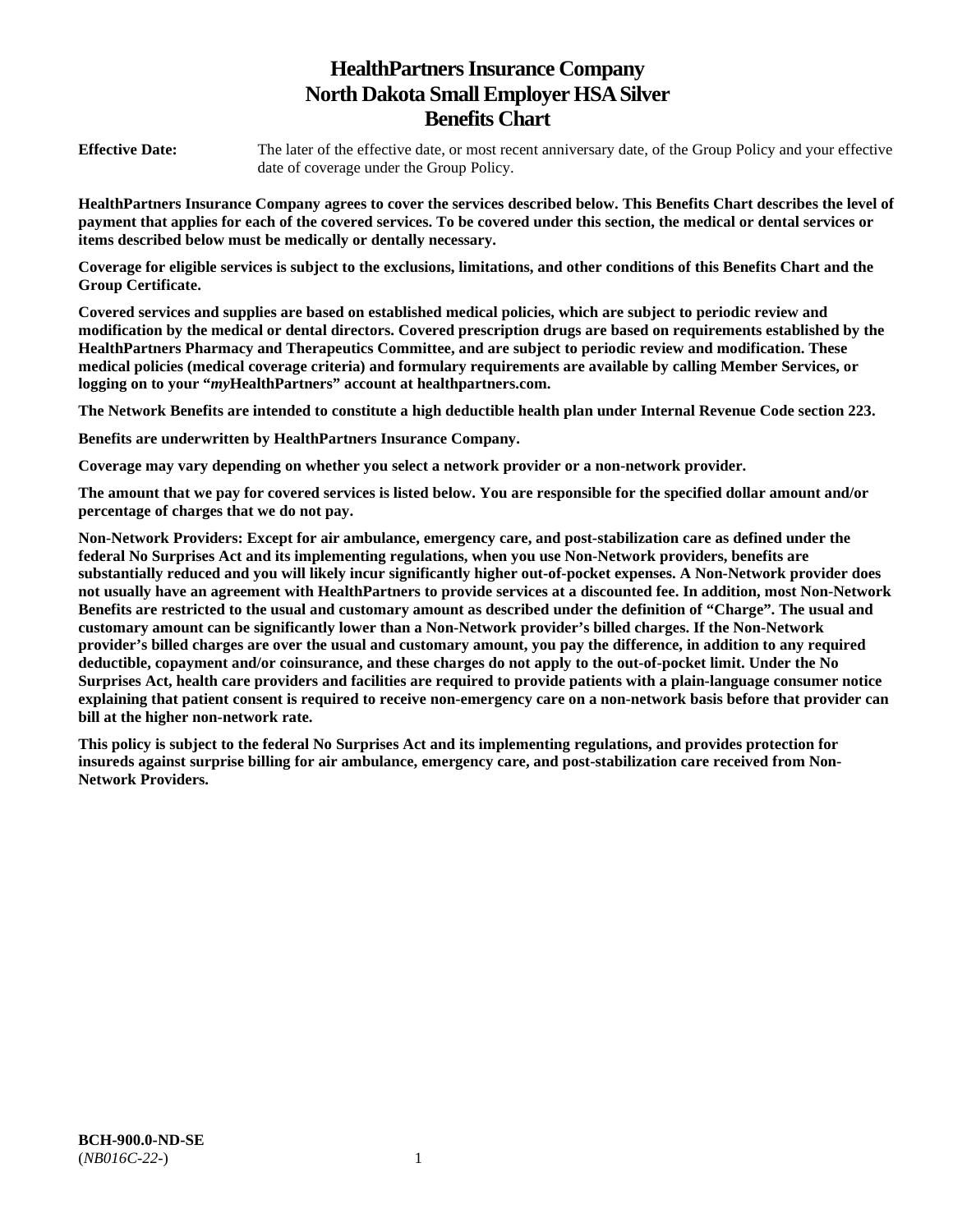# **These definitions apply to this Benefits Chart. They also apply to the Group Certificate.**

| <b>Biosimilar Drug:</b> | A prescription drug, approved by the Food and Drug Administration (FDA), that the FDA has<br>determined is biosimilar to and interchangeable with a biological brand name drug. Biosimilar drugs<br>are not considered generic drugs and are not covered under the generic drug benefit.                                                                                                                                                                                                                                                                                                                                        |
|-------------------------|---------------------------------------------------------------------------------------------------------------------------------------------------------------------------------------------------------------------------------------------------------------------------------------------------------------------------------------------------------------------------------------------------------------------------------------------------------------------------------------------------------------------------------------------------------------------------------------------------------------------------------|
| <b>Brand Name Drug:</b> | A prescription drug, approved by the Food and Drug Administration (FDA), that is manufactured,<br>sold, or licensed for sale under a trademark by the pharmaceutical company that originally researched<br>and developed the drug. Brand name drugs have the same active-ingredient formula as the generic<br>version of the drug. However, generic drugs are manufactured and sold by other drug manufacturers<br>and are generally not available until after the patent on the brand name drug has expired. A few brand<br>name drugs may be covered at the generic drug benefit level if this is indicated on the formulary. |
| <b>Calendar Year:</b>   | This is the 12-month period beginning 12:01 A.M. Central Time, on January 1, and ending 12:01 A.M. Central<br>Time of the next following December 31.                                                                                                                                                                                                                                                                                                                                                                                                                                                                           |
| <b>Charge:</b>          | For covered services delivered by participating network providers, is the provider's discounted charge<br>for a given medical/surgical service, procedure or item.                                                                                                                                                                                                                                                                                                                                                                                                                                                              |
|                         | For covered services delivered by Non-Network providers, a contracted rate may apply if such<br>arrangement is available to HealthPartners.                                                                                                                                                                                                                                                                                                                                                                                                                                                                                     |
|                         | For the Usual and Customary Charge for covered services delivered by non-network providers, our<br>payment is calculated using one of the following options to be determined at HealthPartners'<br>discretion: 1) a percentage of the Medicare fee schedule; 2) a comparable schedule if the service is not<br>on the Medicare fee schedule; or 3) a commercially reasonable rate for such service.                                                                                                                                                                                                                             |
|                         | The Usual and Customary Charge is the maximum amount allowed that we consider in the calculation<br>of the payment of charges incurred for certain covered services. You must pay for any charges above<br>the usual and customary charge, and they do not apply to the out-of-pocket limit.                                                                                                                                                                                                                                                                                                                                    |
|                         | A charge is incurred for covered ambulatory medical and surgical services, on the date the service or<br>item is provided. A charge is incurred for covered inpatient services, on the date of admission to a<br>hospital. To be covered, a charge must be incurred on or after your effective date and on or before the<br>termination date.                                                                                                                                                                                                                                                                                   |
|                         | Copayment/Coinsurance: The specified dollar amount, or percentage, of charges incurred for covered services, which we do not<br>pay, but which you must pay, each time you receive certain medical services, procedures or items.<br>Our payment for those covered services or items begins after the copayment or coinsurance is<br>satisfied. Covered services or items requiring a copayment or coinsurance are specified in this<br>Benefits Chart.                                                                                                                                                                         |
|                         | For services provided by a network provider:                                                                                                                                                                                                                                                                                                                                                                                                                                                                                                                                                                                    |
|                         | An amount which is listed as a flat dollar copayment is applied to a network provider's discounted<br>charges for a given service. However, if the network provider's discounted charge for a service or<br>item is less than the flat dollar copayment, you will pay the network provider's discounted charge. An<br>amount which is listed as a percentage of charges or coinsurance is based on the network provider's<br>discounted charges, calculated at the time the claim is processed, which may include an agreed upon<br>fee schedule rate for case rate or withhold arrangements.                                   |
|                         | For services provided by a non-network provider:                                                                                                                                                                                                                                                                                                                                                                                                                                                                                                                                                                                |
|                         | Any copayment or coinsurance is applied to the lesser of the provider's charges or the usual and<br>customary charge for a service.                                                                                                                                                                                                                                                                                                                                                                                                                                                                                             |
|                         | A copayment or coinsurance is due at the time a service is provided, or when billed by the provider.<br>The copayment or coinsurance applicable for a scheduled visit with a network provider will be<br>collected for each visit, late cancellation and failed appointment.                                                                                                                                                                                                                                                                                                                                                    |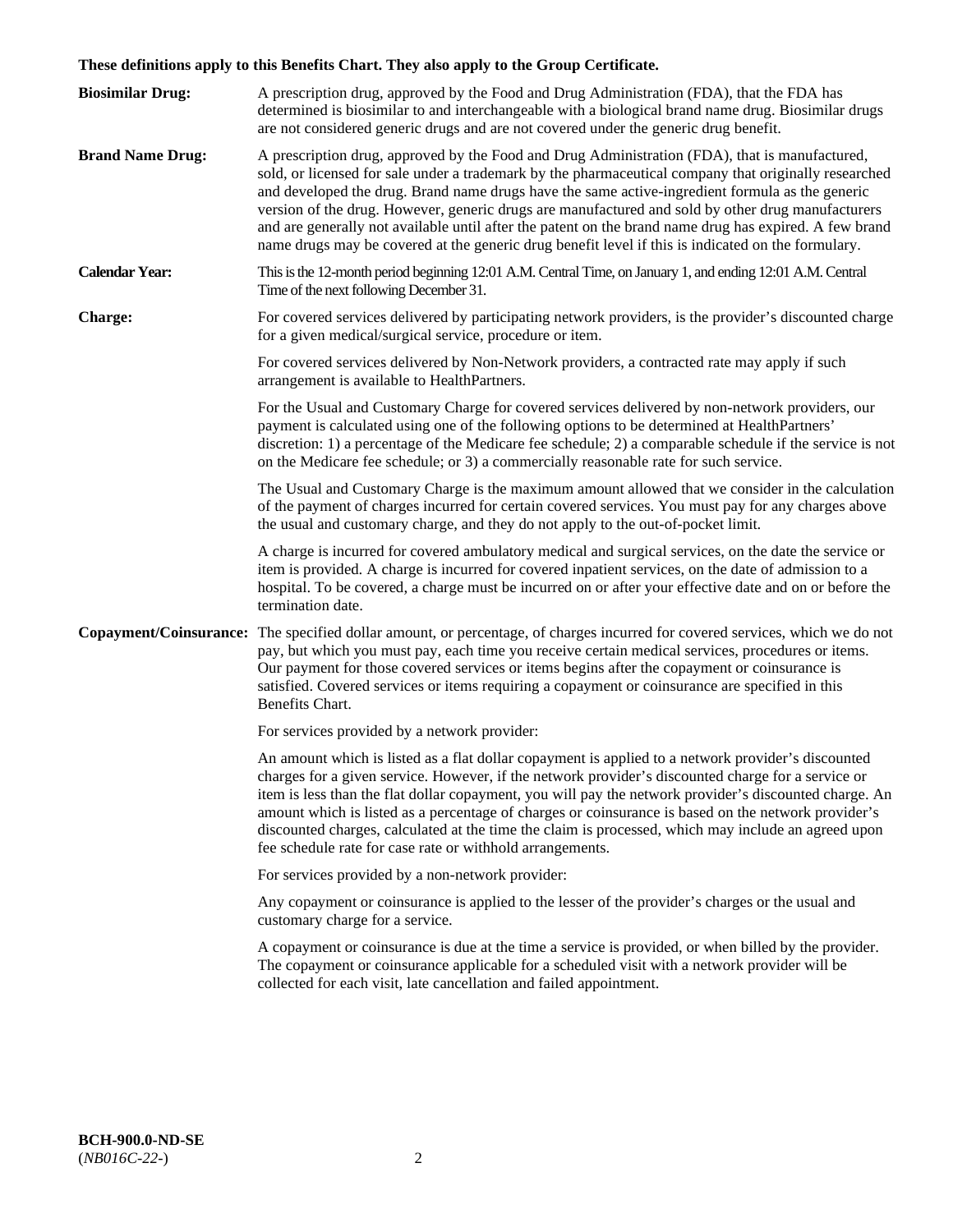| Deductible:                                | The specified dollar amount of charges incurred for covered services, which we do not pay, but an<br>insured or a family has to pay first in a calendar year. Our payment for those services or items begins<br>after the deductible is satisfied. For network providers, the amount of the charges that apply to the<br>deductible are based on the network provider's discounted charges, calculated at the time the claim is<br>processed, which may include an agreed upon fee schedule rate for case rate or withhold<br>arrangements. For non-network providers, the amount of charges that apply to the deductible are the<br>lesser of the provider's charges or the usual and customary charge for a service. |
|--------------------------------------------|------------------------------------------------------------------------------------------------------------------------------------------------------------------------------------------------------------------------------------------------------------------------------------------------------------------------------------------------------------------------------------------------------------------------------------------------------------------------------------------------------------------------------------------------------------------------------------------------------------------------------------------------------------------------------------------------------------------------|
|                                            | Any amounts paid or reimbursed by a third party, including but not limited to: point of service<br>rebates, manufacturer coupons, manufacturer debit cards or other forms of direct reimbursement to an<br>insured for a product or service, will not apply toward the deductible, to the extent permitted under<br>state and federal law.                                                                                                                                                                                                                                                                                                                                                                             |
|                                            | Your plan has an embedded deductible. This means once an insured meets the individual deductible,<br>the plan begins paying benefits for that person. If two or more members of the family meet the family<br>deductible, the plan begins paying benefits for all members of the family, regardless of whether each<br>insured has met the individual deductible. However, an insured may not contribute more than the<br>individual deductible toward the family deductible.                                                                                                                                                                                                                                          |
|                                            | All services are subject to the deductible unless otherwise indicated below in this Benefits Chart.                                                                                                                                                                                                                                                                                                                                                                                                                                                                                                                                                                                                                    |
| <b>Formulary:</b>                          | This is a current list, which may be revised from time to time, of prescription drugs, medications,<br>equipment and supplies covered by us as indicated in this Benefits Chart which are covered at the<br>highest benefit level. Some drugs on the Formulary may require prior authorization to be covered as<br>formulary drugs. The formulary, and information on drugs that require prior authorization, are<br>available by calling Member Services, or logging on to your "myHealthPartners" account at<br>healthpartners.com.                                                                                                                                                                                  |
| <b>Generic Drug:</b>                       | A prescription drug, approved by the Food and Drug Administration (FDA), that the FDA has<br>determined is comparable to a brand name drug product in dosage form, strength, route of<br>administration, quality, intended use and documented bioequivalence. Generally, generic drugs cost<br>less than brand name drugs. Some brand name drugs may be covered at the generic drug benefit level<br>if this is indicated on the formulary.                                                                                                                                                                                                                                                                            |
| <b>Lifetime Maximum</b><br><b>Benefit:</b> | The specified coverage limit actually paid by us for services and/or charges incurred by you for<br>bariatric surgery. Payment of benefits under the Certificate ceases when that lifetime maximum benefit<br>is reached. You have to pay for any subsequent charges.                                                                                                                                                                                                                                                                                                                                                                                                                                                  |
| <b>Non-Formulary Drug:</b>                 | This is a prescription drug, approved by the Food and Drug Administration (FDA), that is not on the<br>formulary, is medically necessary and is not investigative or otherwise excluded under the Certificate.                                                                                                                                                                                                                                                                                                                                                                                                                                                                                                         |
|                                            | Out-of-Pocket Expenses: You pay the specified copayments/coinsurance and deductibles applicable for particular services,<br>subject to the out-of-pocket limit described below. These amounts are in addition to the monthly<br>premium payments.                                                                                                                                                                                                                                                                                                                                                                                                                                                                      |
| <b>Out-of-Pocket Limit:</b>                | You pay the copayments/coinsurance and deductibles for covered services, to the individual or family<br>out-of-pocket limit. Thereafter we cover 100% of charges incurred for all other covered services, for<br>the rest of the calendar year. You pay amounts greater than the out-of-pocket limit if you exceed any<br>Lifetime Maximum Benefit, or visit or day limits.                                                                                                                                                                                                                                                                                                                                            |
|                                            | Non-Network Benefits above the usual and customary charge (see definition of charge above) do not<br>apply to the out-of-pocket limit.                                                                                                                                                                                                                                                                                                                                                                                                                                                                                                                                                                                 |
|                                            | Non-Network Benefits for transplant surgery and bariatric surgery do not apply to the out-of-pocket<br>limit.                                                                                                                                                                                                                                                                                                                                                                                                                                                                                                                                                                                                          |
|                                            | Any amounts paid or reimbursed by a third party, including but not limited to: point of service<br>rebates, manufacturer coupons, manufacturer debit cards or other forms of direct reimbursement to an<br>insured for a product or service, will not apply as an out of pocket expense, to the extent permitted<br>under state and federal law.                                                                                                                                                                                                                                                                                                                                                                       |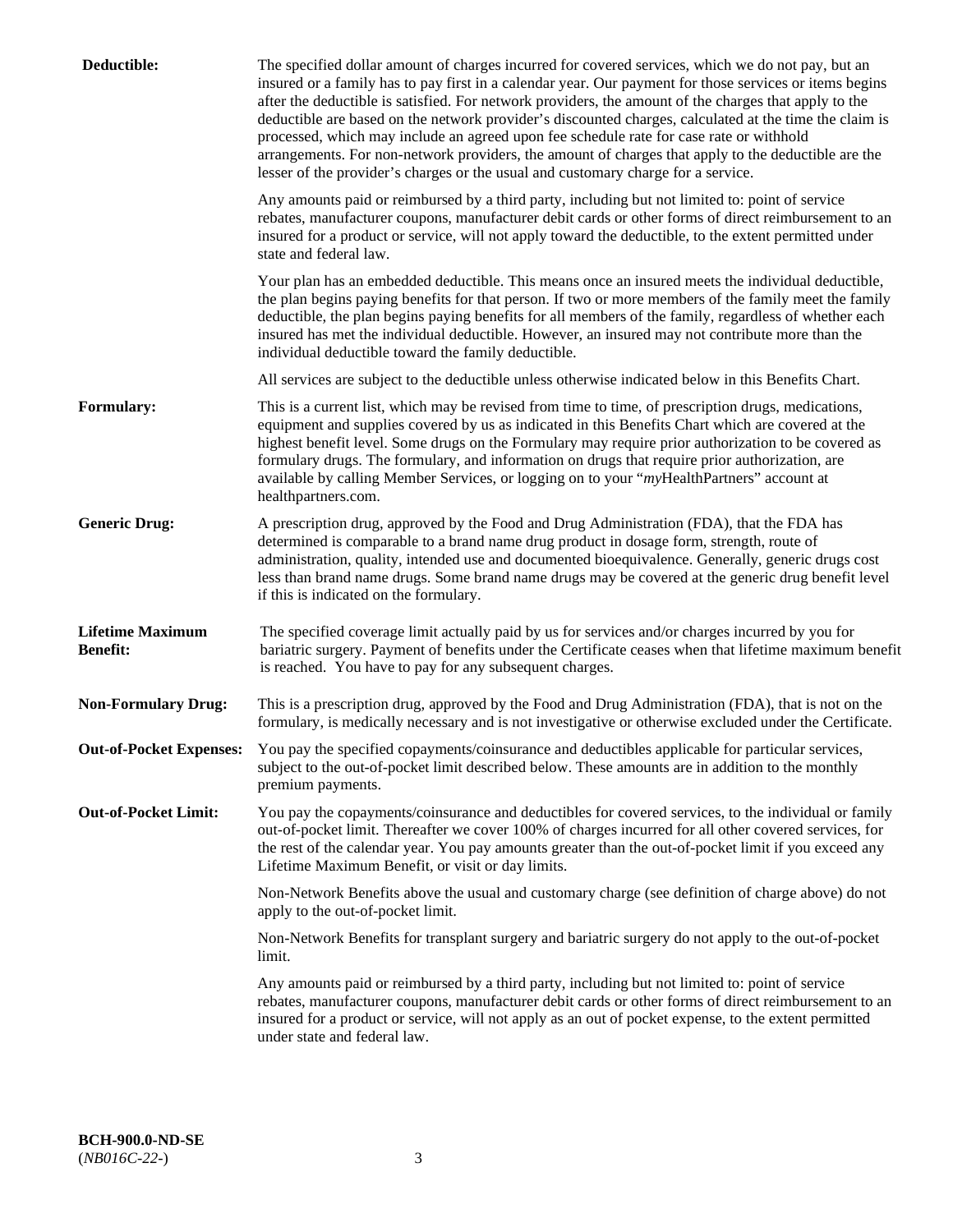|                              | You are responsible to keep track of the out-of-pocket expenses. Contact our Member Services<br>Department for assistance in determining the amount paid by the enrollee for specific eligible services<br>received. Claims for reimbursement under the out-of-pocket limit provisions are subject to the same<br>time limits and provisions described under the "Claims Provisions" section of the Certificate.                                                                                                                   |
|------------------------------|------------------------------------------------------------------------------------------------------------------------------------------------------------------------------------------------------------------------------------------------------------------------------------------------------------------------------------------------------------------------------------------------------------------------------------------------------------------------------------------------------------------------------------|
| <b>Preventive Drug List:</b> | This is a current list, which may be revised from time to time, of certain formulary preventive<br>prescription drugs and certain diabetic supplies, covered under the Plan as indicated in this Benefits<br>Chart. The Preventive Drug List is available by logging onto your "myHealthPartners" account at<br>healthpartners.com or by calling Member Services.                                                                                                                                                                  |
| <b>Specialty Drug List:</b>  | This is a current list, which may be revised from time to time, of prescription drugs, medications,<br>equipment and supplies, which are typically bio-pharmaceuticals. The purpose of a specialty drug list<br>is to facilitate enhanced monitoring of complex therapies used to treat specific conditions. Specialty<br>drugs are covered by us as indicated in this Benefits Chart. The specialty drug list is available by<br>calling Member Services, or logging on to your "myHealthPartners" account at healthpartners.com. |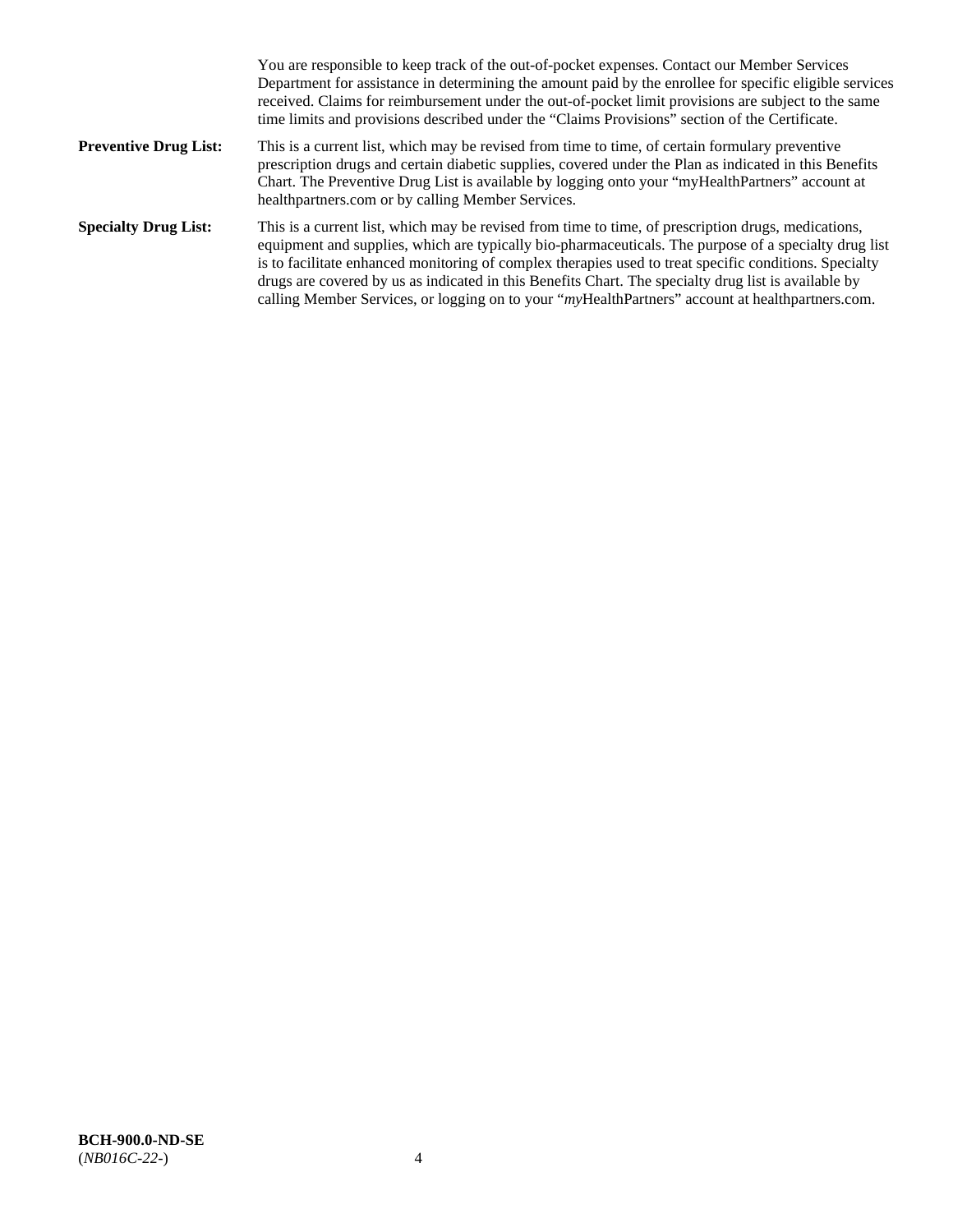# **DEDUCTIBLES AND OUT-OF-POCKET LIMITS**

### **Individual Calendar Year Deductible**

| <b>Network Benefits</b> | <b>Non-Network Benefits</b> |
|-------------------------|-----------------------------|
| \$6,500                 | \$10,000                    |

### **Family Calendar Year Deductible**

| <b>Network Benefits</b> | <b>Non-Network Benefits</b> |
|-------------------------|-----------------------------|
| \$13,000                | \$20,000                    |

A separate deductible must be satisfied under the Network Benefits and Non-Network Benefits.

Your plan has an embedded deductible. This means once an insured meets the individual deductible, the plan begins paying benefits for that person. If two or more members of the family meet the family deductible, the plan begins paying benefits for all members of the family, regardless of whether each insured has met the individual deductible. However, an insured may not contribute more than the individual deductible toward the family deductible.

Any amounts paid or reimbursed by a third party, including but not limited to: point of service rebates, manufacturer coupons, manufacturer debit cards or other forms of direct reimbursement to an insured for a product or service, will not apply toward the deductible, to the extent permitted under state and federal law.

### **Individual Calendar Year Out-of-Pocket Limit**

| <b>Network Benefits</b> | <b>Non-Network Benefits</b> |
|-------------------------|-----------------------------|
| \$6,800                 | \$30,000                    |

### **Family Calendar Year Out-of-Pocket Limit**

| <b>Network Benefits</b> | <b>Non-Network Benefits</b> |
|-------------------------|-----------------------------|
| \$13,600                | \$60,000                    |

A separate Out-of-Pocket Limit must be satisfied under the Network Benefits and Non-Network Benefits.

Non-Network Benefits above the usual and customary charge will not apply toward the individual or family Out-of-Pocket Limit.

Non-Network Benefits for transplant surgery and bariatric surgery do not apply to the out-of-pocket limit.

Any amounts paid or reimbursed by a third party, including but not limited to: point of service rebates, manufacturer coupons, manufacturer debit cards or other forms of direct reimbursement to an insured for a product or service, will not apply as an out of pocket expense, to the extent permitted under state and federal law.

#### **Lifetime maximum benefit for bariatric surgery**

| <b>Network Benefits</b> | <b>Non-Network Benefits</b> |
|-------------------------|-----------------------------|
| Unlimited.              | \$5,000                     |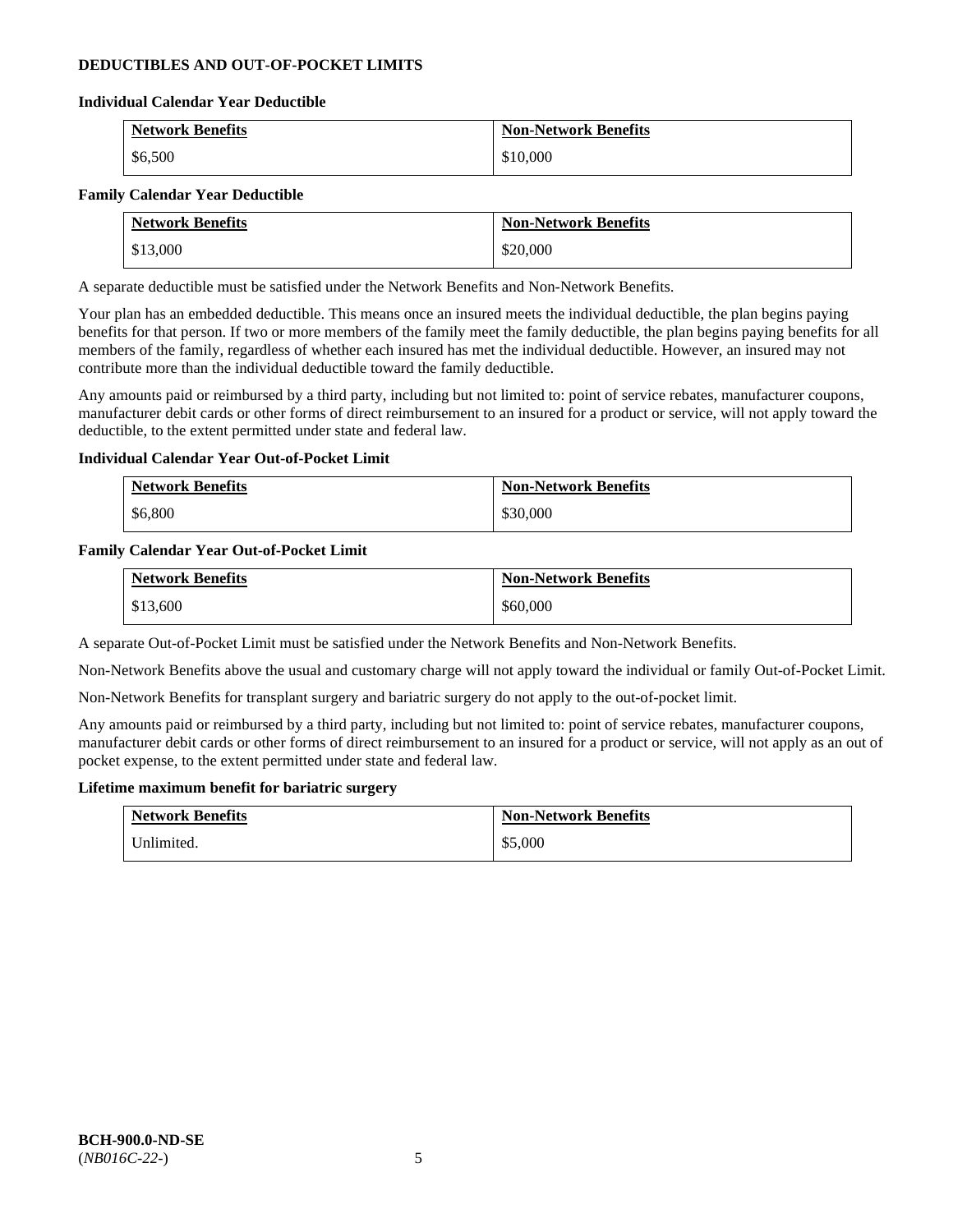# **AMBULANCE AND MEDICAL TRANSPORTATION**

# **Covered Services:**

We cover ambulance and medical transportation for medical emergencies.

We also cover medically necessary, non-emergency ground and air medical transportation if it meets our medical coverage criteria. Under the No Surprises Act, non-network health care providers and facilities are required to provide patients with a plain-language consumer notice explaining that patient consent is required to receive non-emergency before that provider can bill at the higher non-network rate.

Covered services and supplies are based on established medical policies, which are subject to periodic review and modification by the medical or dental directors. These medical policies (medical coverage criteria) and applicable prior authorization requirements are available by calling Member Services, or logging on to your "*my*HealthPartners" account a[t healthpartners.com.](http://www.healthpartners.com/)

#### **Ambulance and medical transportation (other than non-emergency air ambulance transportation)**

| <b>Network Benefits</b>       | <b>Non-Network Benefits</b> |
|-------------------------------|-----------------------------|
| 100% of the charges incurred. | See Network Benefits.       |

#### **Non-emergency air ambulance transportation**

| <b>Network Benefits</b>       | <b>Non-Network Benefits</b> |
|-------------------------------|-----------------------------|
| 100% of the charges incurred. | See Network Benefits.       |

For Non-Network air ambulance service providers, the eligible charges are limited to the average HealthPartners reimbursement rate for Network air ambulance service providers licensed by the state of North Dakota.

### **Not Covered:**

• See "Services Not Covered" in the Group Certificate.

# **BEHAVIORAL HEALTH SERVICES**

#### **Covered Services:**

Covered services are based on established medical policies, which are subject to periodic review and modification by the medical directors. These medical policies (medical coverage criteria) are available by calling Member Services, or logging on to your "*my*HealthPartners" account at [healthpartners.com.](http://healthpartners.com/)

# **Mental health services**

We cover services for mental health diagnoses as described in the Diagnostic and Statistical Manual of Mental Disorders – Fifth Edition (DSM-5) (most recent edition).

**Outpatient services, including intensive outpatient and day treatment services:** We cover medically necessary outpatient professional mental health services for evaluation, crisis intervention, and treatment of mental health disorders.

A comprehensive diagnostic assessment will be used as the basis for a determination by a mental health professional, concerning the appropriate treatment and the extent of services required.

Outpatient services we cover for a diagnosed mental health condition include the following:

- Individual, group, family, and multi-family therapy;
- Medication management provided by a physician, certified nurse practitioner, or physician's assistant;
- Psychological testing services for the purposes of determining the differential diagnoses and treatment planning for patients currently receiving behavioral health services;
- Day treatment and intensive outpatient services in a licensed program;
- Partial hospitalization services in a licensed hospital or community mental health center;
- Psychotherapy and nursing services provided in the home if authorized by us;
- Treatment for gender dysphoria; and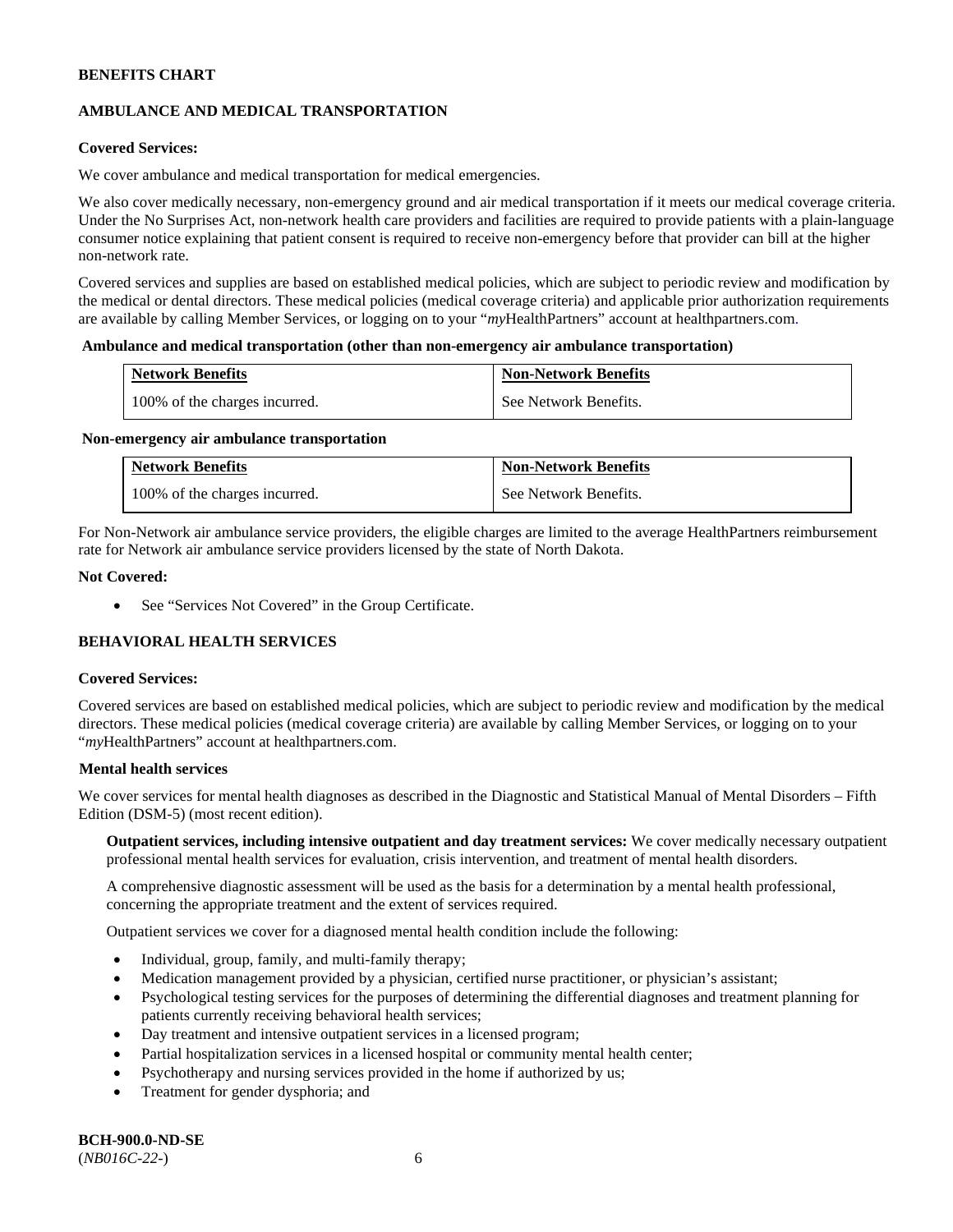• Medically necessary Applied Behavioral Analysis (ABA) prescribed or ordered for an individual diagnosed with an autism spectrum disorder by a licensed physician or a licensed psychologist. For other autism services covered under this Benefits Chart, see the habilitative benefit under Physical Therapy, Occupational Therapy and Speech Therapy.

| <b>Network Benefits</b>                                   | <b>Non-Network Benefits</b>                           |
|-----------------------------------------------------------|-------------------------------------------------------|
| The first five hours of treatment in a calendar year      | The first five hours of treatment in a calendar year  |
| are covered at 100% of the charges incurred. A group      | are covered at 100% of the charges incurred. A        |
| visit counts as one half hour toward the five hours.      | group visit counts as one half hour toward the five   |
| Day treatment, intensive outpatient services and          | hours. Day treatment, intensive outpatient services   |
| partial hospitalization services are not eligible for the | and partial hospitalization services are not eligible |
| first five hour benefit.                                  | for the first five hour benefit.                      |
| We cover additional hours at 100% of the charges          | We cover additional hours at 50% of the charges       |
| incurred.                                                 | incurred.                                             |

### **Group therapy**

| <b>Network Benefits</b>       | <b>Non-Network Benefits</b>  |
|-------------------------------|------------------------------|
| 100% of the charges incurred. | 50% of the charges incurred. |

**Inpatient services, including mental health residential treatment services:** We cover the following:

- Medically necessary inpatient services in a hospital and professional services for treatment of mental health disorders. Medical stabilization is covered under inpatient hospital services in the "Hospital and Skilled Nursing Facility Services" section; and
- Medically necessary mental health residential treatment services. This care must be authorized by us and provided by a hospital or residential behavioral health treatment facility licensed by the local state or Department of Health and Human Services. Services not covered under this benefit include halfway houses, group homes, extended care facilities, shelter services, correctional services, detention services, transitional services, group residential services, foster care services and wilderness programs.

| <b>Network Benefits</b>       | <b>Non-Network Benefits</b>  |
|-------------------------------|------------------------------|
| 100% of the charges incurred. | 50% of the charges incurred. |

#### **Substance use disorder (SUD) services**

We cover medically necessary services for assessments by a licensed alcohol and drug counselor and treatment of substance use disorders as defined in the latest edition of the DSM-5.

**Outpatient services, including intensive outpatient and day treatment services:** We cover medically necessary outpatient professional services for the diagnosis and treatment of substance use disorder. Substance use disorder treatment services must be provided by a program licensed by the local Department of Health and Human Services.

Outpatient services we cover for a diagnosed substance use disorder include the following:

- Individual, group, family, and multi-family therapy provided in an office setting;
- Opiate replacement therapy including methadone and buprenorphine treatment; and
- Day treatment and intensive outpatient services in a licensed program.

| <b>Network Benefits</b>                               | <b>Non-Network Benefits</b>                           |
|-------------------------------------------------------|-------------------------------------------------------|
| The first five visits of treatment in a calendar year | The first five visits of treatment in a calendar year |
| are covered at 100% of the charges incurred. Day      | are covered at 100% of the charges incurred. Day      |
| treatment and intensive outpatient services are not   | treatment and intensive outpatient services are not   |
| eligible for the first five visits benefit.           | eligible for the first five visits benefit.           |
| We cover additional visits at 100% of the charges     | We cover additional visits at 50% of the charges      |
| incurred.                                             | incurred.                                             |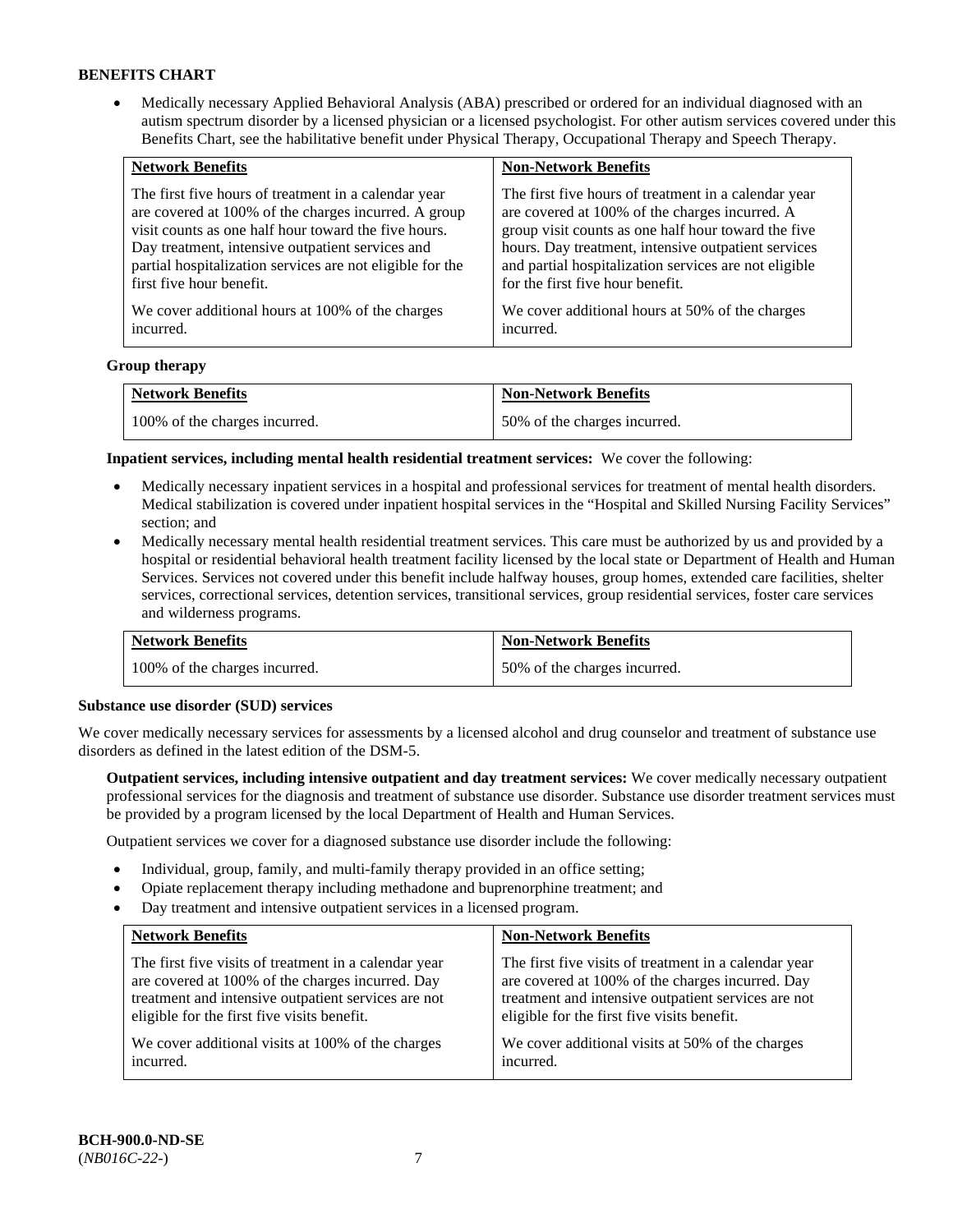**Inpatient Services:** We cover the following:

- Medically necessary inpatient services in a hospital or primary residential treatment in a licensed substance use disorder treatment center. Primary residential treatment is an intensive residential treatment program of limited duration, typically 30 days or less;
- Services provided in a hospital that is licensed by the local state and accredited by Medicare; and
- Detoxification services in a hospital or community detoxification facility if it is licensed by the local Department of Health and Human Services.

| <b>Network Benefits</b>       | <b>Non-Network Benefits</b>  |
|-------------------------------|------------------------------|
| 100% of the charges incurred. | 50% of the charges incurred. |

# **Not Covered:**

• See "Services Not Covered" in the Group Certificate.

# **CHIROPRACTIC SERVICES**

# **Covered Services:**

We cover chiropractic services for rehabilitative care. Chiropractic services are adjustments to any abnormal articulations of the human body, especially those of the spinal column, for the purpose of giving freedom of action to impinged nerves that may cause pain or deranged function.

Massage therapy which is performed in conjunction with other treatment/modalities by a chiropractor, is part of a prescribed treatment plan and is not billed separately is covered.

| <b>Network Benefits</b>       | <b>Non-Network Benefits</b>           |
|-------------------------------|---------------------------------------|
| 100% of the charges incurred. | 50% of the charges incurred.          |
|                               | Limit of 20 visits per calendar year. |

#### **Not Covered:**

- Massage therapy for the purpose of comfort or convenience of the insured.
- See "Services Not Covered" in the Group Certificate.

# **CLINICAL TRIALS**

# **Covered Services:**

We cover certain routine services if you participate in a Phase I, Phase II, Phase III or Phase IV clinical trial that is conducted in relation to the prevention, detection, or treatment of cancer or other life-threatening disease or condition as defined in the Affordable Care Act. We cover routine patient costs for services that would be eligible under this Benefits Chart if the service were provided outside of a clinical trial.

| <b>Network Benefits</b>                                                                                                                                                                          | <b>Non-Network Benefits</b>                                                                                                                                                                           |
|--------------------------------------------------------------------------------------------------------------------------------------------------------------------------------------------------|-------------------------------------------------------------------------------------------------------------------------------------------------------------------------------------------------------|
| Coverage level is same as corresponding Network<br>Benefits, depending on type of service provided<br>such as Office Visits for Illness or Injury, Inpatient<br>or Outpatient Hospital Services. | Coverage level is same as corresponding Non-<br>Network Benefits, depending on type of service<br>provided such as Office Visits for Illness or Injury,<br>Inpatient or Outpatient Hospital Services. |

# **Not Covered:**

- The investigative item, device or service itself.
- Items or services that are provided solely to satisfy data collection and analysis needs and that are not used in the direct clinical management of the patient.
- A service that is clearly inconsistent with widely accepted and established standards of care for a particular diagnosis.
- See "Services Not Covered" in the Group Certificate.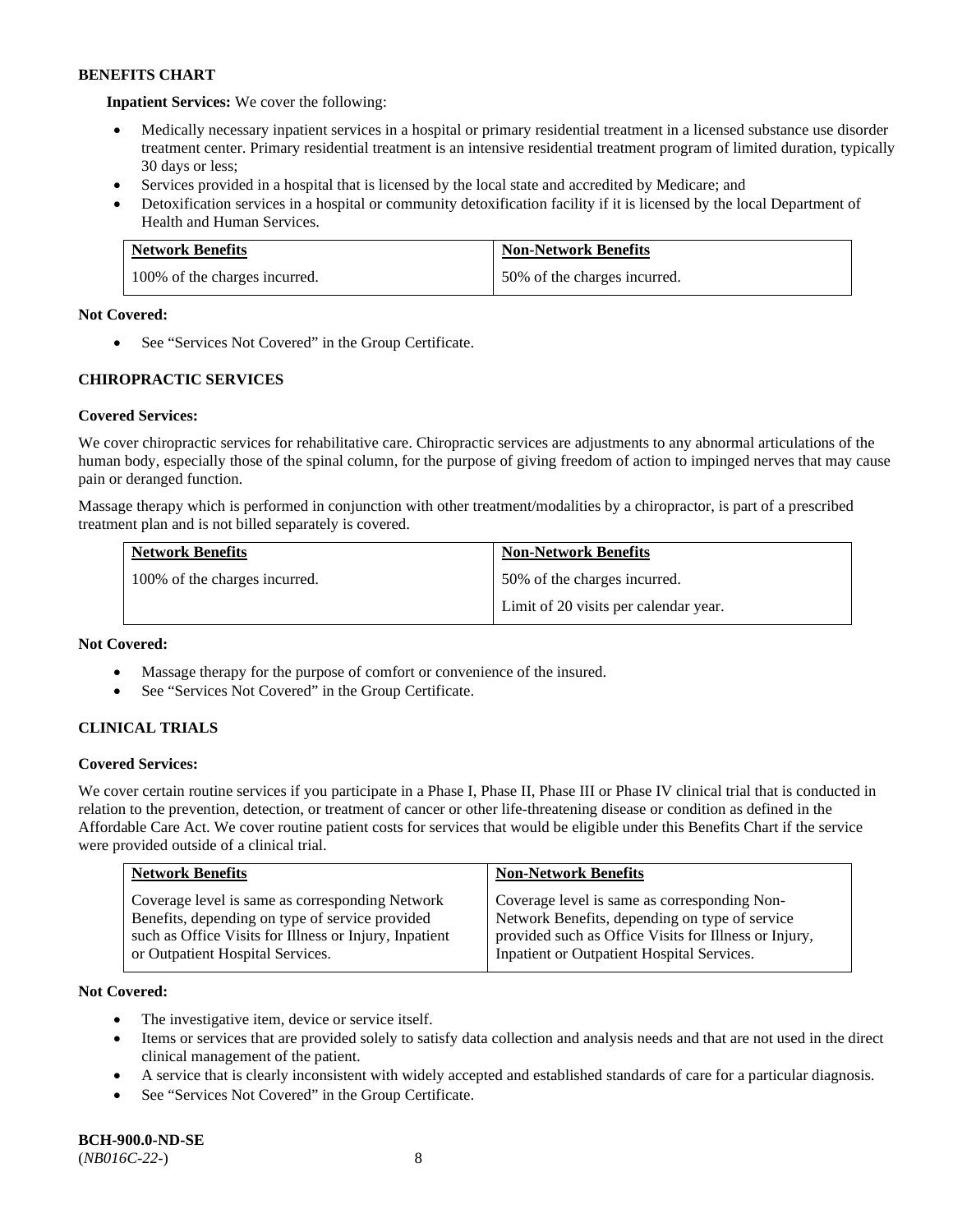# **DENTAL SERVICES**

### **Covered Services:**

We cover services as described below.

**Accidental dental services:** We cover dentally necessary services to treat and restore damage done to sound, natural, unrestored teeth as a result of an accidental injury. Coverage is for damage caused by external trauma to face and mouth only, not for cracked or broken teeth which result from biting or chewing. We cover restorations, root canals, crowns and replacement of teeth lost that are directly related to the accident in which the insured was involved. We cover initial exams, x-rays, and palliative treatment including extractions, and other oral surgical procedures directly related to the accident. Subsequent treatment must be initiated within the specified time-frame and must be directly related to the accident. We do not cover restoration and replacement of teeth that are not "sound and natural" at the time of the accident.

Full mouth rehabilitation to correct occlusion (bite) and malocclusion (misaligned teeth not due to the accident) are not covered.

When an implant-supported dental prosthetic treatment is pursued, the accidental dental benefit will be applied to the prosthetic procedure. Benefits are limited to the amount that would be paid toward the placement of a removable dental prosthetic appliance that could be used in the absence of implant treatment. Care must be provided or pre-authorized by a HealthPartners dentist.

| <b>Network Benefits</b>       | <b>Non-Network Benefits</b>  |
|-------------------------------|------------------------------|
| 100% of the charges incurred. | 50% of the charges incurred. |

For all accidental dental services, treatment and/or restoration must be initiated within six months of the date of the injury. Coverage is limited to the initial course of treatment and/or initial restoration. Services must be provided within 24 months of the date of injury to be covered.

### **Medical referral dental services**

**Medically necessary outpatient dental services:** We cover medically necessary outpatient dental services. Coverage is limited to dental services required for treatment of an underlying medical condition, e.g., removal of teeth to complete radiation treatment for cancer of the jaw, cysts and lesions.

| <b>Network Benefits</b>       | <b>Non-Network Benefits</b>  |
|-------------------------------|------------------------------|
| 100% of the charges incurred. | 50% of the charges incurred. |

**Medically necessary hospitalization and anesthesia for dental care:** We cover medically necessary hospitalization and anesthesia for dental care. This is limited to charges incurred by an insured who: (1) is a child under age 9; (2) is severely disabled; or (3) has a medical condition, and requires hospitalization or general anesthesia for dental care treatment. The requirement of a hospital setting must be due to an insured's underlying medical condition. Coverage is limited to facility and anesthesia charges. Anesthesia is covered in a hospital or a dental office. Oral surgeon/dentist professional fees are not covered. The following are examples, though not all-inclusive, of medical conditions which may require hospitalization for dental services: severe asthma, severe airway obstruction or hemophilia. Hospitalization required due to the behavior of the insured or due to the extent of the dental procedure is not covered.

| <b>Network Benefits</b>       | <b>Non-Network Benefits</b>  |
|-------------------------------|------------------------------|
| 100% of the charges incurred. | 50% of the charges incurred. |

**Medical complications of dental care:** We cover medical complications of dental care. Treatment must be medically necessary care and related to medical complications of non-covered dental care, including complications of the head, neck, or substructures.

| <b>Network Benefits</b>       | <b>Non-Network Benefits</b>  |
|-------------------------------|------------------------------|
| 100% of the charges incurred. | 50% of the charges incurred. |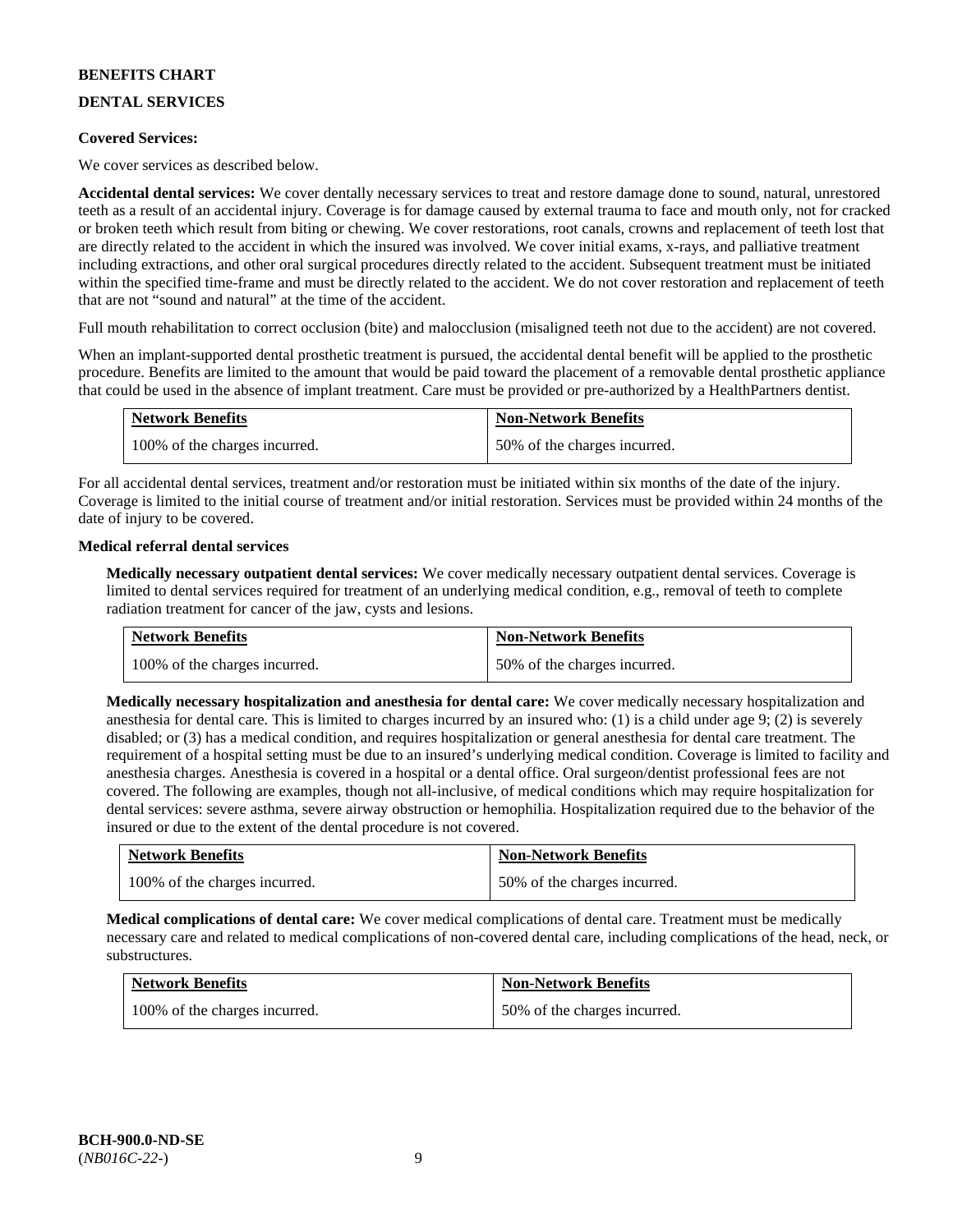**Oral surgery:** We cover oral surgery. Coverage is limited to treatment of medical conditions requiring oral surgery, such as treatment of oral neoplasm, non-dental cysts, fracture of the jaws, trauma of the mouth and jaws, and any other oral surgery procedures provided as medically necessary dental services.

| <b>Network Benefits</b>       | <b>Non-Network Benefits</b>  |
|-------------------------------|------------------------------|
| 100% of the charges incurred. | 50% of the charges incurred. |

**Treatment of cleft lip and cleft palate of a dependent child:** We cover treatment of cleft lip and cleft palate of a dependent child, to the limiting age in the definition of an "Eligible Dependent", including orthodontic treatment and oral surgery directly related to the cleft. Benefits for individuals age 26 up to the limiting age for coverage of the dependent are limited to inpatient or outpatient expenses arising from medical and dental treatment that was scheduled or initiated prior to the dependent turning age 19. Dental services which are not required for the treatment of cleft lip or cleft palate are not covered. If a dependent child covered under the Certificate is also covered under a dental plan which includes orthodontic services, that dental plan shall be considered primary for the necessary orthodontic services. Oral appliances are subject to the same copayment, conditions and limitations as durable medical equipment.

| <b>Network Benefits</b>       | <b>Non-Network Benefits</b>  |
|-------------------------------|------------------------------|
| 100% of the charges incurred. | 50% of the charges incurred. |

**Treatment of temporomandibular disorder (TMD) and craniomandibular disorder (CMD):** We cover surgical and nonsurgical treatment of temporomandibular disorder (TMD) and craniomandibular disorder (CMD), which is medically necessary care. Dental services which are not required to directly treat TMD or CMD are not covered.

| <b>Network Benefits</b>       | <b>Non-Network Benefits</b>  |
|-------------------------------|------------------------------|
| 100% of the charges incurred. | 50% of the charges incurred. |

**Not Covered:** 

- Dental treatment, procedures or services not listed in this Benefits Chart.
- Accident related dental services if treatment is (1) provided to teeth which are not sound and natural, (2) to teeth which have been restored, (3) initiated beyond six months from the date of the injury, (4) received beyond the initial treatment or restoration or (5) received beyond 24 months from the date of injury.
- Oral surgery to remove wisdom teeth, except as stated in the Pediatric Dental Amendment.
- Orthognathic treatment or procedures and all related services.
- See "Services Not Covered" in the Group Certificate.

# **DIABETES AND HYPERTENSION DISEASE MANAGEMENT PROGRAM**

# **Covered Services:**

If you meet criteria for coverage, you may qualify for the Diabetes and/or Hypertension Disease Management Program.

The program covers group health coaching which focuses on weight loss, exercise, behavior modification and health education through Omada Health.

| <b>Network Benefits</b>                                     | <b>Non-Network Benefits</b> |
|-------------------------------------------------------------|-----------------------------|
| 100% of the charges incurred.<br>Deductible does not apply. | Not applicable.             |

# **Not Covered:**

See "Services Not Covered" in the Group Certificate.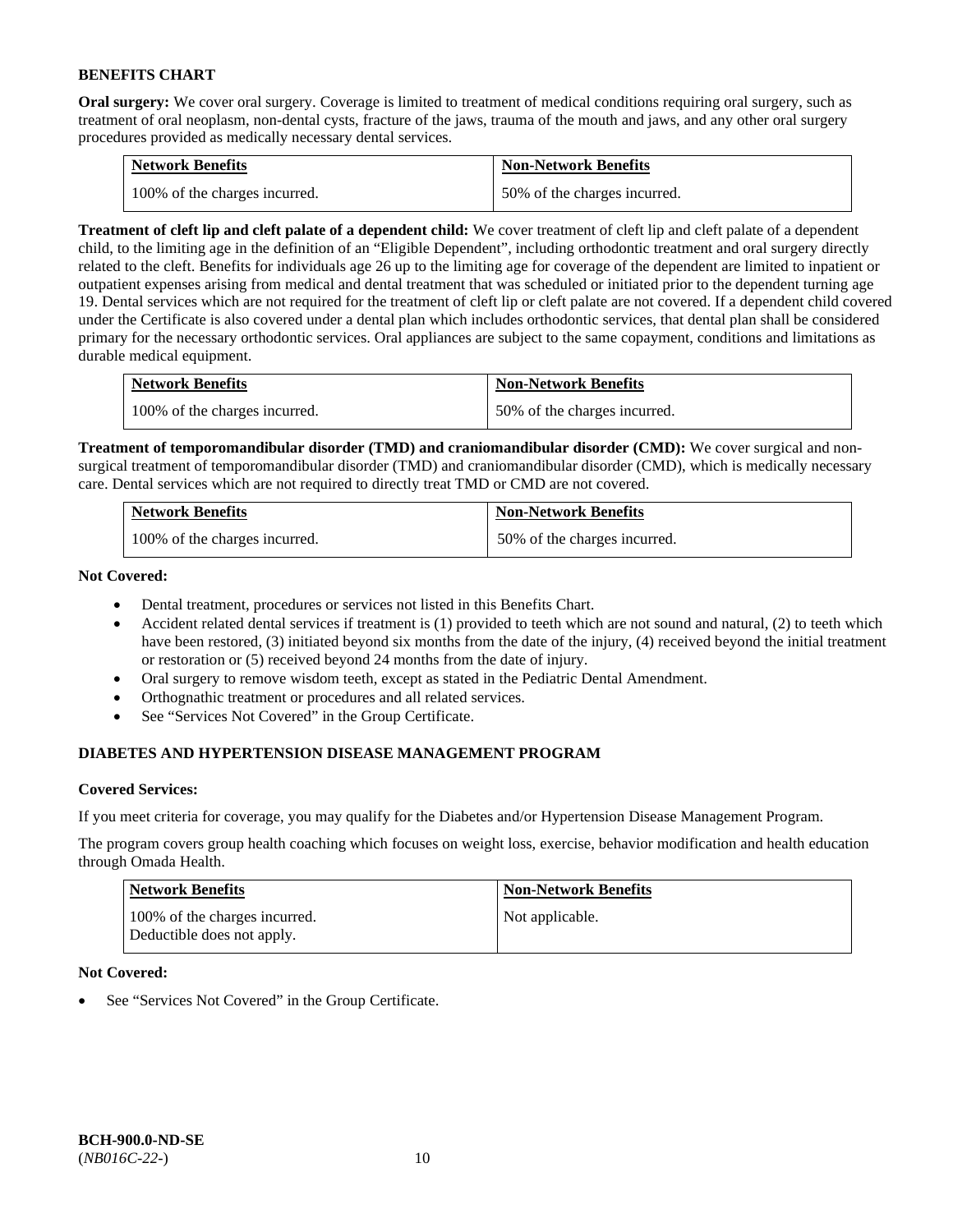# **DIABETIC EQUIPMENT AND SUPPLIES**

# **Covered Services:**

We cover physician prescribed medically appropriate and necessary drugs and supplies used in the management and treatment of diabetes for insureds with gestational, Type I or Type II diabetes including durable diabetic equipment and disposable supplies, as described below.

Certain items are only covered if your condition meets our coverage criteria and obtained through an authorized vendor. For more information on what we cover and any prior authorization requirements, call Member Services or log on to your "*my*HealthPartners" account at [healthpartners.com.](http://www.healthpartners.com/)

Insulin and medications for diabetes are covered as outpatient drugs under the "Prescription Drug Services" section.

**Pumps and pump supplies.** These include diabetic insulin pumps, diabetic infusion pumps and infusion pump supplies such as infusion sets, tubing, connectors and syringe reservoirs.

| <b>Network Benefits</b>                                | <b>Non-Network Benefits</b>  |
|--------------------------------------------------------|------------------------------|
| <b>Pumps received at a pharmacy:</b>                   | 50% of the charges incurred. |
| 100% of the charges incurred.                          |                              |
| Pumps received from a non-pharmacy approved<br>vendor: |                              |
| 100% of the charges incurred.                          |                              |

# **All other durable equipment and diabetic supplies**

Durable Diabetic Equipment and Supplies. These include continuous glucose monitoring system (CGMS), transmitter, sensors and receivers, diabetic blood glucose monitors and control/calibrating solutions (for checking accuracy or testing equipment and test strips).

Disposable Diabetic Supplies. These are one-time use supplies, including syringes, lancets, lancet devices, blood and urine ketone test strips, and needles.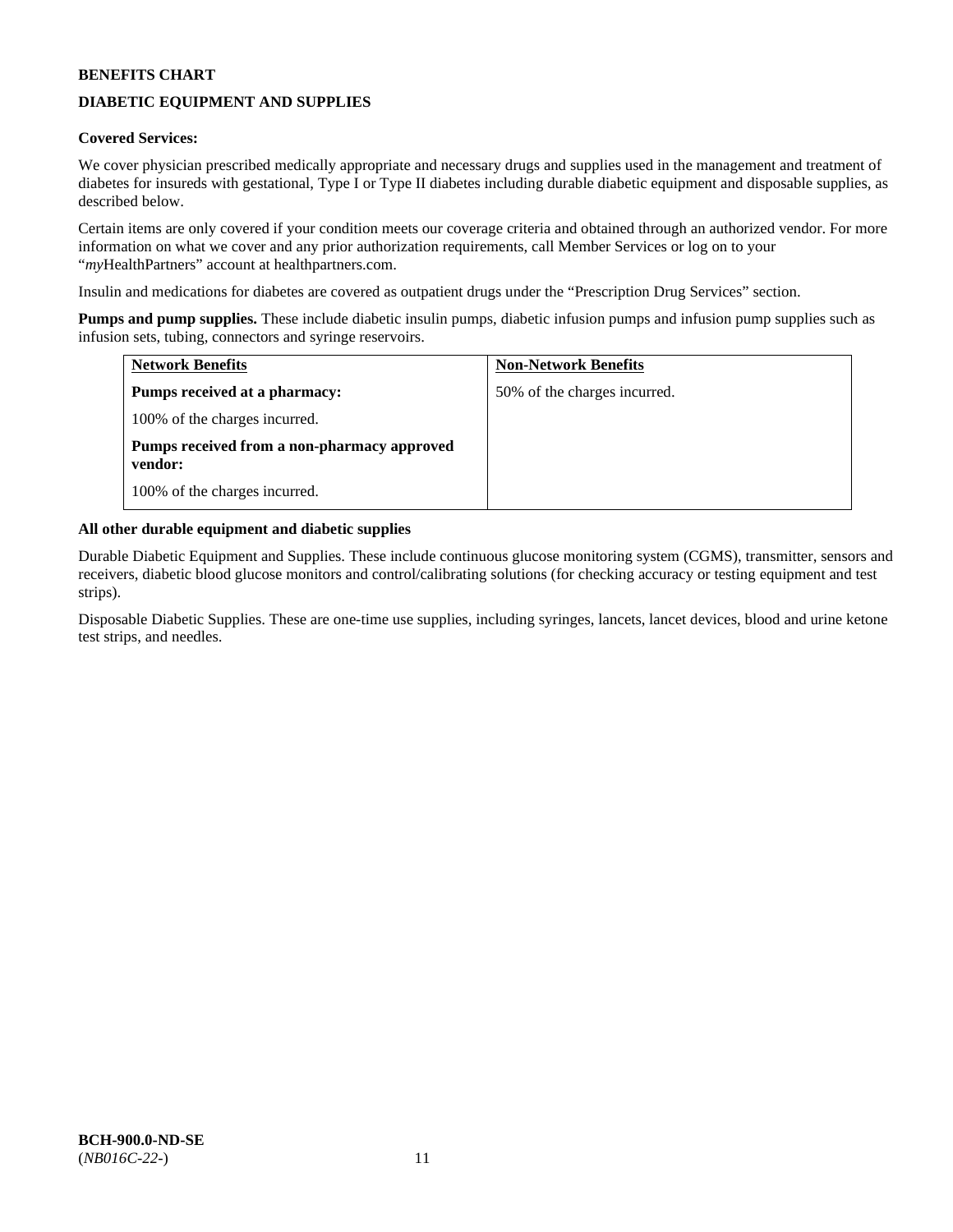Certain diabetic supplies and equipment must be purchased at a pharmacy.

| <b>Network Benefits</b>                                                                                                                                                                          | <b>Non-Network Benefits</b>  |
|--------------------------------------------------------------------------------------------------------------------------------------------------------------------------------------------------|------------------------------|
| If received through a pharmacy:                                                                                                                                                                  | 50% of the charges incurred. |
| Diabetic supplies on the Preventive Drug List:                                                                                                                                                   |                              |
| Generic formulary drugs from the Preventive Drug<br>List are covered at 100% of the charges incurred.<br>Deductible does not apply.                                                              |                              |
| Brand name formulary drugs from the Preventive<br>Drug List are covered at 100% of the charges<br>incurred, subject to your copayment of \$60 per<br>prescription.<br>Deductible does not apply. |                              |
| All other diabetic supplies purchased at a<br>pharmacy:                                                                                                                                          |                              |
| 100% of the charges incurred.<br>Deductible applies.                                                                                                                                             |                              |
| Non-formulary drugs are covered at 80% of the<br>charges incurred.<br>Deductible applies.                                                                                                        |                              |
| If received through a non-pharmacy provider:                                                                                                                                                     |                              |
| 100% of the charges incurred if purchased from an<br>approved vendor.                                                                                                                            |                              |

#### **Limitations:**

- No more than a 93-day supply of diabetic supplies is covered and dispensed at a time.
- We require that certain diabetic supplies and equipment be purchased at a pharmacy.
- Diabetic supplies and equipment are limited to certain models and brands.
- Durable medical equipment and supplies must be obtained from or repaired by approved vendors.
- Covered services and supplies are based on established medical policies which are subject to periodic review and modification by the medical directors. Our coverage policy for diabetic supplies includes information on our required models and brands. These medical policies (medical coverage criteria) are available by calling Member Services, or logging on to your "myHealthPartners" account a[t healthpartners.com.](http://www.healthpartners.com/)

### **Not Covered:**

- Replacement or repair of any covered items, if the items are (i) damaged or destroyed by misuse, abuse or carelessness, (ii)
- lost; or (iii) stolen.
- Duplicate or similar items.
- Labor and related charges for repair of any covered items which are more than the cost of replacement by an approved
- vendor.
- Batteries for monitors and equipment.
- Sales tax, mailing, delivery charges, service call charges.
- See "Services Not Covered" in the Group Certificate.

# **DIAGNOSTIC IMAGING SERVICES**

# **Covered Services:**

We cover diagnostic imaging, when ordered by a provider and provided in a clinic or outpatient hospital facility (to see the benefit level for inpatient hospital or skilled nursing facility services, see benefits under "Inpatient Hospital and Skilled Nursing Facility Services").

**BCH-900.0-ND-SE**

(*NB016C-22-*) 12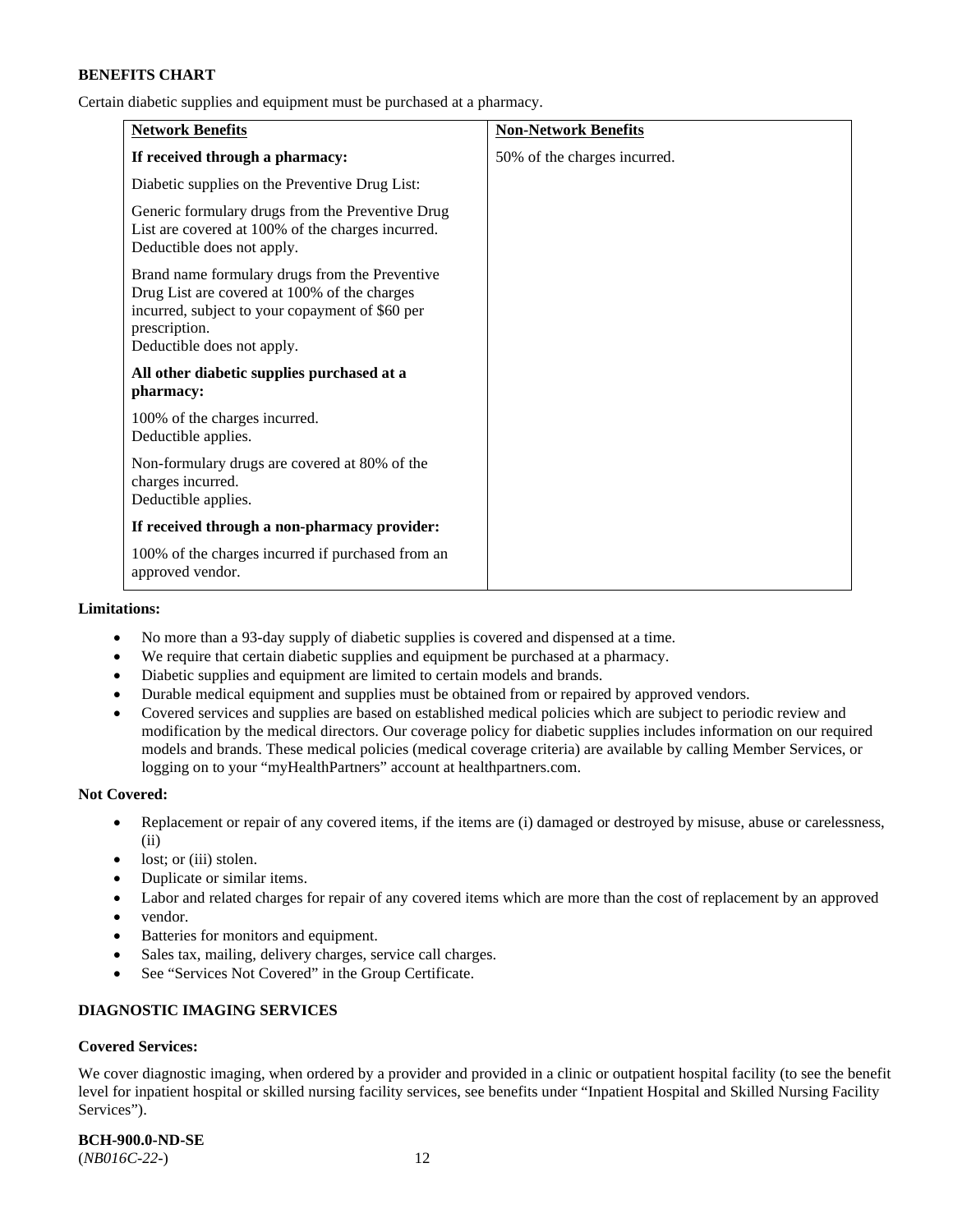### **Outpatient magnetic resonance imaging (MRI) and computed tomography (CT)**

| <b>Network Benefits</b>       | <b>Non-Network Benefits</b>  |
|-------------------------------|------------------------------|
| 100% of the charges incurred. | 50% of the charges incurred. |

### **All other outpatient diagnostic imaging services**

#### **Services for illness or injury**

| <b>Network Benefits</b>       | <b>Non-Network Benefits</b>  |
|-------------------------------|------------------------------|
| 100% of the charges incurred. | 50% of the charges incurred. |

#### **Preventive services (MRI/CT procedures are not considered preventive)**

Diagnostic imaging services associated with preventive services are covered at the benefit level shown in the "Preventive Services" section of this Benefits Chart.

### **Not Covered:**

See "Services Not Covered" in the Group Certificate.

# **DURABLE MEDICAL EQUIPMENT, PROSTHETICS, ORTHOTICS AND SUPPLIES**

#### **Covered Services:**

We cover equipment, supplies and services, as described below. Certain items are only covered if your condition meets our coverage criteria. For more information on what we cover and any prior authorization requirements, call Member Services or log on to your "*my*HealthPartners" account at [healthpartners.com.](http://www.healthpartners.com/)

- Durable medical equipment, such as wheelchairs, ventilators, oxygen, oxygen equipment, continuous positive airway pressure (CPAP) devices, hospital beds, and related services.
- Prosthetics, including breast prostheses, artificial limbs and artificial eyes, and related supplies.
- Orthotics.
- Medical supplies, including splints, surgical stockings, casts and dressings.
- Enteral feedings.
- Special dietary treatment for Phenylketonuria (PKU) and oral amino acid based elemental formula if it meets our medical coverage criteria.

Diabetic equipment and supplies are covered under the "Diabetic Equipment and Supplies" section.

# **Special dietary treatment for Phenylketonuria (PKU) if it meets our medical coverage criteria**

| <b>Network Benefits</b>       | <b>Non-Network Benefits</b>  |
|-------------------------------|------------------------------|
| 100% of the charges incurred. | 50% of the charges incurred. |

#### **Oral amino acid based elemental formula if it meets our medical coverage criteria**

| <b>Network Benefits</b>       | <b>Non-Network Benefits</b>  |
|-------------------------------|------------------------------|
| 100% of the charges incurred. | 50% of the charges incurred. |

#### **All other durable medical equipment, prosthetics, orthotics and supplies**

| <b>Network Benefits</b>       | <b>Non-Network Benefits</b>  |
|-------------------------------|------------------------------|
| 100% of the charges incurred. | 50% of the charges incurred. |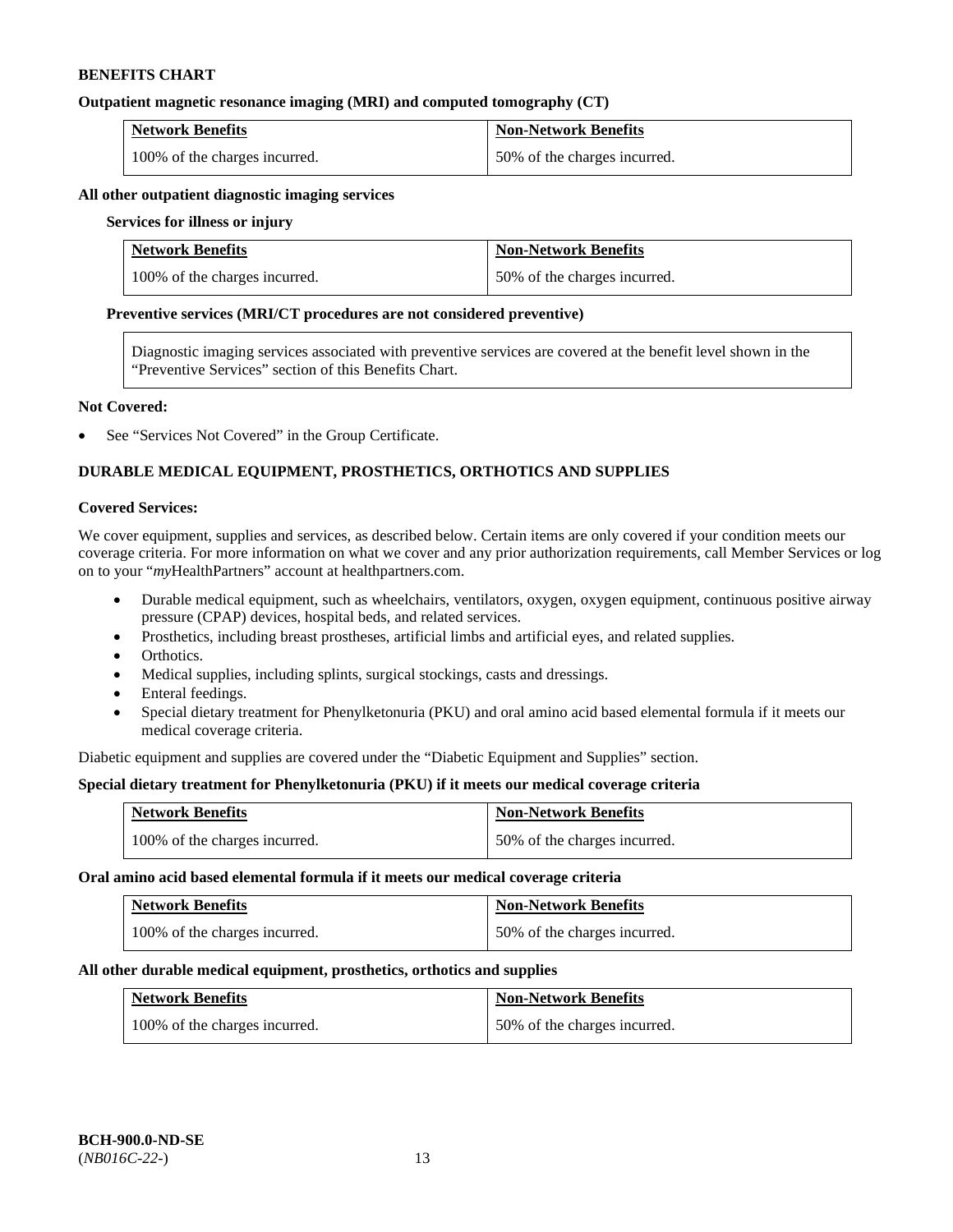# **Limitations:**

Coverage of durable medical equipment is limited by the following:

- Payment will not exceed the cost of an alternate piece of equipment or service that is effective and medically necessary.
- For prosthetic benefits, other than hair prostheses (i.e., wigs) for hair loss resulting from alopecia areata and oral appliances for cleft lip and cleft palate, payment will not exceed the cost of an alternate piece of equipment or service that is effective, medically necessary and enables insureds to conduct standard activities of daily living.
- We reserve the right to determine if an item will be approved for rental vs. purchase.
- Durable medical equipment and supplies must be obtained from or repaired by approved vendors.
- Covered services and supplies are based on established medical policies which are subject to periodic review and modification by the medical or dental directors. Our coverage policy for diabetic supplies includes information on our required models and brands. These medical policies (medical coverage criteria) are available by calling Member Services, or logging on to your "*my*HealthPartners" account at [healthpartners.com.](http://www.healthpartners.com/)

# **Not Covered:**

Items which are not eligible for coverage include, but are not limited to:

- Replacement or repair of any covered items, if the items are (i) damaged or destroyed by misuse, abuse or carelessness, (ii) lost; or (iii) stolen.
- Duplicate or similar items.
- Labor and related charges for repair of any covered items which are more than the cost of replacement by an approved vendor.
- Sales tax, mailing, delivery charges, service call charges.
- Items which are primarily educational in nature or for hygiene, vocation, comfort, convenience or recreation.
- Communication aids or devices: equipment to create, replace or augment communication abilities including, but not limited to, speech processors, receivers, communication boards, or computer or electronic assisted communication.
- Hearing aids (implantable and external, including osseointegrated or bone anchored) and their fitting, except as specifically described in this Benefits Chart. This exclusion does not apply to cochlear implants.
- Eyeglasses, contact lenses and their fitting, measurement and adjustment, except as specifically described in this Benefits Chart.
- Hair prostheses (wigs).
- Household equipment which primarily has customary uses other than medical, such as, but not limited to, exercise cycles, air purifiers, central or unit air conditioners, water purifiers, non-allergenic pillows, mattresses or waterbeds.
- Household fixtures including, but not limited to, escalators or elevators, ramps, swimming pools and saunas.
- Modifications to the structure of the home including, but not limited to, its wiring, plumbing or charges for installation of equipment.
- Vehicle, car or van modifications including, but not limited to, hand brakes, hydraulic lifts and car carrier.
- Rental equipment while owned equipment is being repaired by non-contracted vendors, beyond one month rental of medically necessary equipment.
- Other equipment and supplies, including but not limited to assistive devices, that we determine are not eligible for coverage.
- See "Services Not Covered" in the Group Certificate.

# **EMERGENCY AND URGENTLY NEEDED CARE SERVICES**

# **Covered Services:**

We cover services for emergency care and urgently needed care if the services are otherwise eligible for coverage under this Benefits Chart.

**Urgently needed care.** These are services to treat an unforeseen illness or injury, which are required in order to prevent a serious deterioration in your health, and which cannot be delayed until the next available clinic or office hours.

# **Urgently needed care at clinics**

| <b>Network Benefits</b>       | <b>Non-Network Benefits</b> |
|-------------------------------|-----------------------------|
| 100% of the charges incurred. | See Network Benefits.       |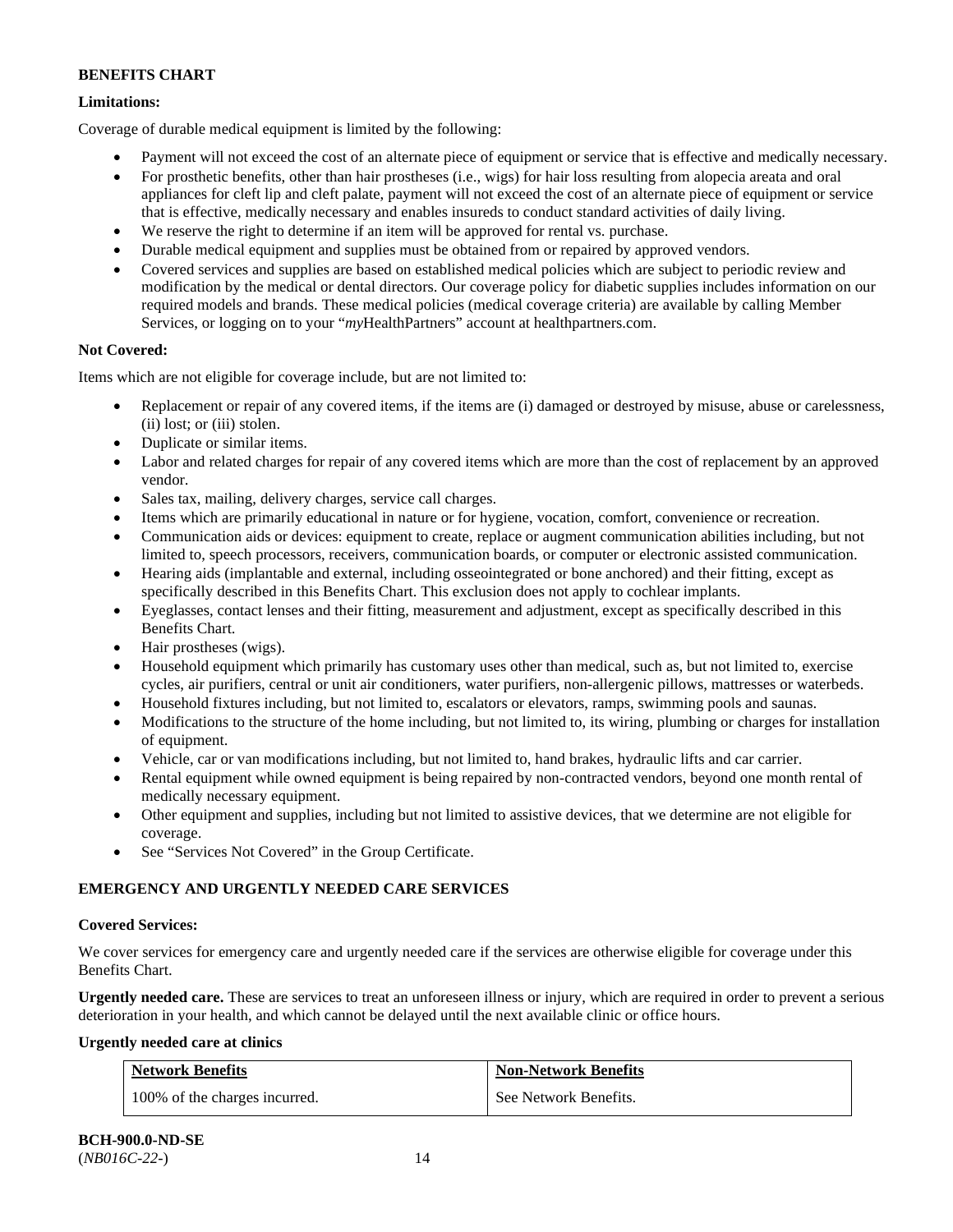**Emergency Care.** These are services to treat: (1) the sudden, unexpected onset of illness or injury which, if left untreated or unattended until the next available clinic or office hours, would result in hospitalization, or (2) a condition requiring professional health services immediately necessary to preserve life or stabilize health. Emergency care includes emergency services as defined in Division BB, Title I, Section 102 of the Consolidated Appropriations Act of 2021. Emergency care also includes an immediate response service available on a 24-hour, seven-day-a-week basis for each child, or person, having a psychiatric crisis, a mental health crisis, or a mental health emergency.

When reviewing claims for coverage of emergency services, our medical director will take into consideration (1) a reasonable layperson's belief that the circumstances required immediate medical care that could not wait until the next working day or next available clinic appointment; (2) the time of day and day of the week the care was provided; (3) the presenting symptoms including but not limited to severe pain, to ensure that the decision to reimburse the emergency care is not made solely on the basis of the actual diagnosis.

# **Emergency care in a hospital emergency room, including professional services of a physician**

| <b>Network Benefits</b>       | <b>Non-Network Benefits</b> |
|-------------------------------|-----------------------------|
| 100% of the charges incurred. | See Network Benefits.       |

**Inpatient emergency care in a hospital including post-stabilization services as required under the federal No Surprises Act and its implementing regulations**

| <b>Network Benefits</b>       | <b>Non-Network Benefits</b> |
|-------------------------------|-----------------------------|
| 100% of the charges incurred. | See Network Benefits.       |

### **Not Covered:**

• See "Services Not Covered" in the Group Certificate.

# **GENE THERAPY**

# **Covered Services:**

We cover gene therapy treatment that meets our current medical coverage criteria.

| <b>Network Benefits</b>                                                                                                                                                                          | <b>Non-Network Benefits</b> |
|--------------------------------------------------------------------------------------------------------------------------------------------------------------------------------------------------|-----------------------------|
| Coverage level is same as corresponding Network<br>Benefits, depending on type of service provided<br>such as Office Visits for Illness or Injury, Inpatient<br>or Outpatient Hospital Services. | No coverage.                |

### **Limitations:**

- Gene therapy must be provided by a designated provider.
- Specific types of gene therapy are limited to therapies and conditions specified in our medical coverage criteria.

#### **Not Covered:**

• See "Services Not Covered" in the Group Certificate.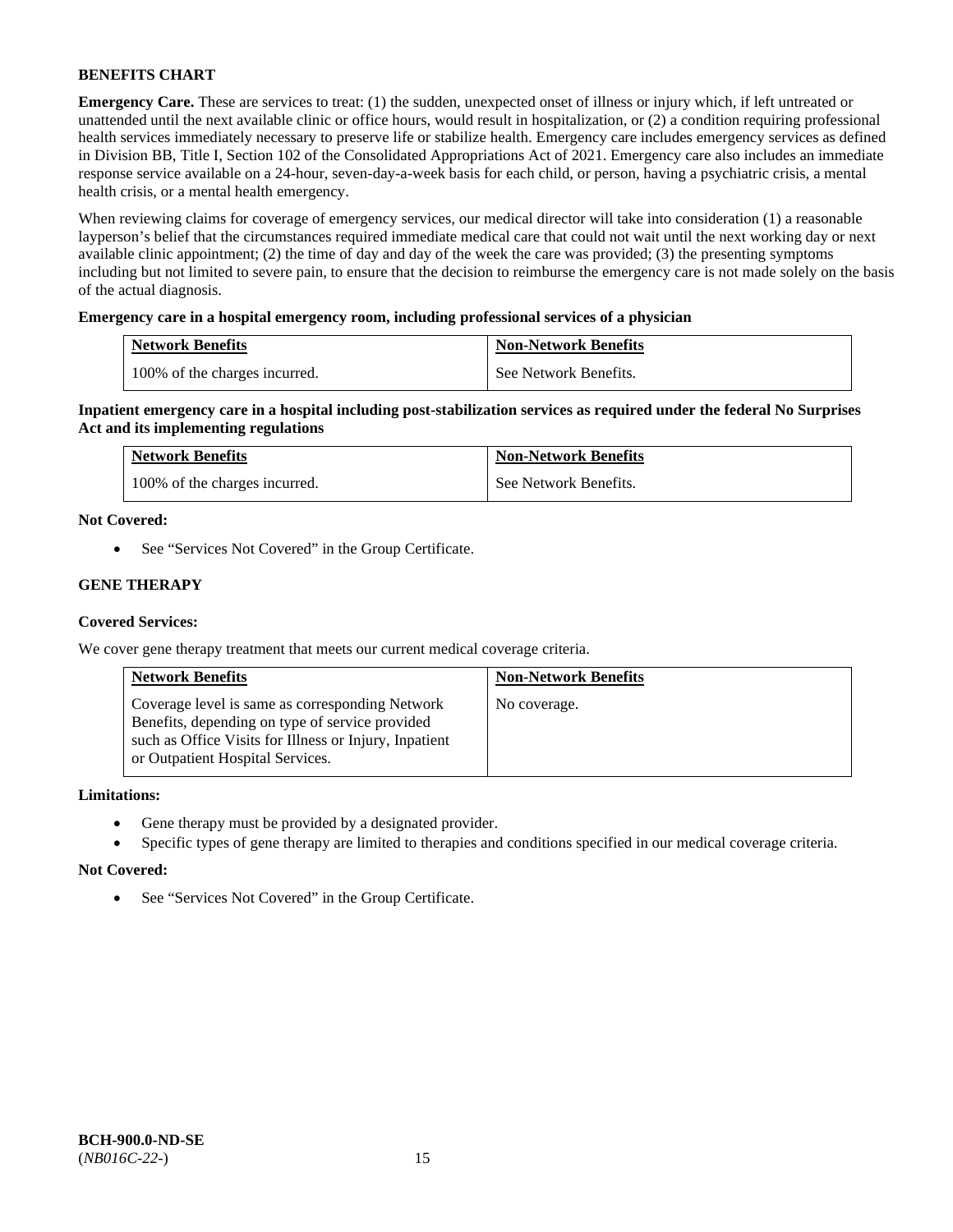# **HEALTH EDUCATION**

### **Covered Services:**

We cover education for preventive services and education for the management of chronic health problems (such as diabetes). Coverage includes medical nutrition therapy, that is provided by a certified, registered, or licensed health care professional working in a program consistent with the national standards of diabetes self-management education as established by the American Diabetes Association.

| <b>Network Benefits</b>                                     | <b>Non-Network Benefits</b>  |
|-------------------------------------------------------------|------------------------------|
| 100% of the charges incurred.<br>Deductible does not apply. | 50% of the charges incurred. |

### **Not Covered:**

• See "Services Not Covered" in the Group Certificate.

# **HOME HEALTH SERVICES**

### **Covered Services:**

We cover skilled nursing services, physical therapy, occupational therapy, speech therapy, respiratory therapy and other therapeutic services, non-routine prenatal and postnatal services, routine postnatal well child visits (as described in the Medical Coverage Criteria), phototherapy services for newborns, home health aide services and other eligible home health services when provided in your home, if you are homebound (i.e., unable to leave home without considerable effort due to a medical condition. Lack of transportation does not constitute homebound status). For phototherapy services for newborns and high risk prenatal services, supplies and equipment are included.

We cover total parenteral nutrition/intravenous ("TPN/IV") therapy, equipment, supplies and drugs in connection with IV therapy. IV line care kits are covered under Durable Medical Equipment.

You do not need to be homebound to receive total parenteral nutrition/intravenous ("TPN/IV") therapy.

We cover palliative care benefits. Palliative care includes symptom management, education and establishing goals of care. We waive the requirement that you be homebound for a limited number of home visits for palliative care (as shown in this Benefits Chart), if you have a life-threatening, non-curable condition which has a prognosis of survival of two years or less. Additional palliative care visits are eligible under the home health services benefit if you are homebound and meet all other requirements defined in this section.

Home health services are eligible and covered only when:

- medically necessary; and
- provided as rehabilitative care, terminal care or maternity care; and
- ordered by a physician, and included in the written home care plan.

#### **Physical therapy, occupational therapy, speech therapy, respiratory therapy, home health aide services and palliative care**

| <b>Network Benefits</b>       | <b>Non-Network Benefits</b>  |
|-------------------------------|------------------------------|
| 100% of the charges incurred. | 50% of the charges incurred. |

# **TPN/IV therapy, skilled nursing services, non-routine prenatal/postnatal services and phototherapy**

| <b>Network Benefits</b>       | <b>Non-Network Benefits</b>  |
|-------------------------------|------------------------------|
| 100% of the charges incurred. | 50% of the charges incurred. |

Each 24-hour visit (or shifts of up to 24-hour visits) equals one visit and counts toward the Maximum visits for all other services shown below. Any visit that lasts less than 24 hours, regardless of the length of the visit, will count as one visit toward the Maximum visits for all other services shown below. All visits must be medically necessary and benefit eligible.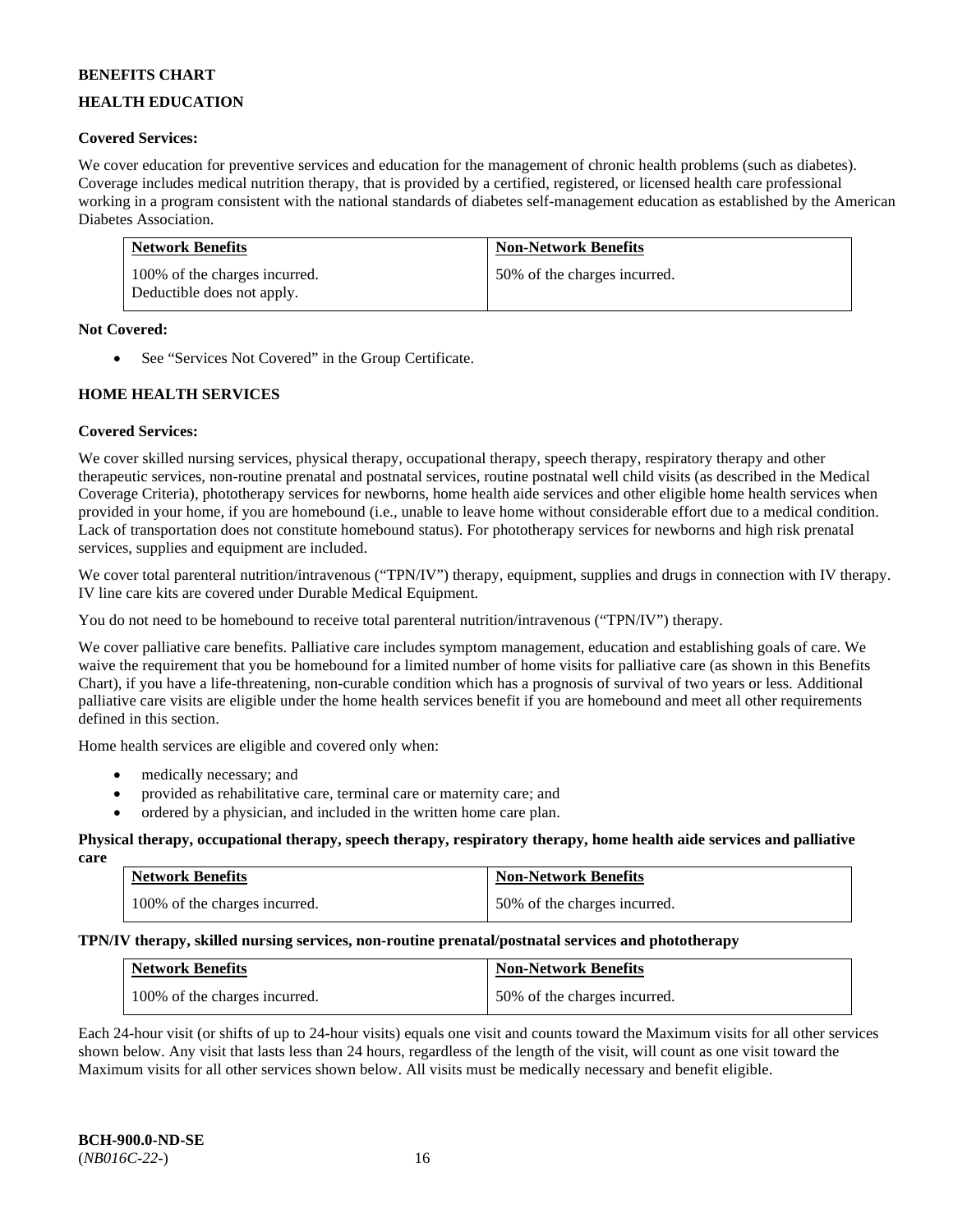#### **Routine postnatal well child visits**

| <b>Network Benefits</b>                                     | <b>Non-Network Benefits</b>  |
|-------------------------------------------------------------|------------------------------|
| 100% of the charges incurred.<br>Deductible does not apply. | 50% of the charges incurred. |

#### **Maximum visits for palliative care**

If you are eligible to receive palliative care in the home and you are not homebound, there is a maximum of 12 visits per calendar year.

#### **Maximum visits for all other services**

All other home health services are limited to 40 visits per calendar year. The routine postnatal well child visit does not count toward the visit limit.

#### **Limitations:**

- Home health services are not provided as a substitute for a primary caregiver in the home or as relief (respite) for a primary caregiver in the home. We will not reimburse family members or residents in your home for the above services.
- A service shall not be considered a skilled nursing service merely because it is performed by, or under the direct supervision of, a licensed nurse. Where a service (such as tracheotomy suctioning or ventilator monitoring) or like services, can be safely and effectively performed by a non-medical person (or self-administered), without the direct supervision of a licensed nurse, the service shall not be regarded as a skilled nursing service, whether or not a skilled nurse actually provides the service. The unavailability of a competent person to provide a non-skilled service shall not make it a skilled service when a skilled nurse provides it. Only the skilled nursing component of so-called "blended" services (i.e. services which include skilled and non-skilled components) are covered under this Benefits Chart.

#### **Not Covered:**

- Financial or legal counseling services.
- Housekeeping or meal services in your home.
- Private duty nursing services.
- Vocational rehabilitation and recreational or educational therapy. Recreation therapy is therapy provided solely for the purpose of recreation, including but not limited to: (a) requests for physical therapy or occupational therapy to improve athletic ability, and (b) braces or guards to prevent sports injuries.
- See "Services Not Covered" in the Group Certificate.

### **HOME HOSPICE SERVICES**

#### **Applicable Definitions:**

**Part-time.** This is up to two hours of service per day, more than two hours is considered continuous care.

**Continuous Care.** This is from two to twelve hours of service per day provided by a registered nurse, licensed practical nurse, or home health aide, during a period of crisis in order to maintain a terminally ill patient at home.

**Appropriate Facility.** This is a nursing home, hospice residence, or other inpatient facility.

**Custodial Care Related to Hospice Services.** This means providing assistance in the activities of daily living and the care needed by a terminally ill patient which can be provided by primary caregiver (i.e., family member or friend) who is responsible for the patient's home care.

#### **Covered Services:**

Home Hospice Program. We cover the services described below if you are terminally ill and accepted as a home hospice program participant. You must meet the eligibility requirements of the program, and elect to receive services through the home hospice program. The services will be provided in your home, with inpatient care available when medically necessary as described below. If you elect to receive hospice services, you do so in lieu of curative treatment for your terminal illness for the period you are enrolled in the home hospice program.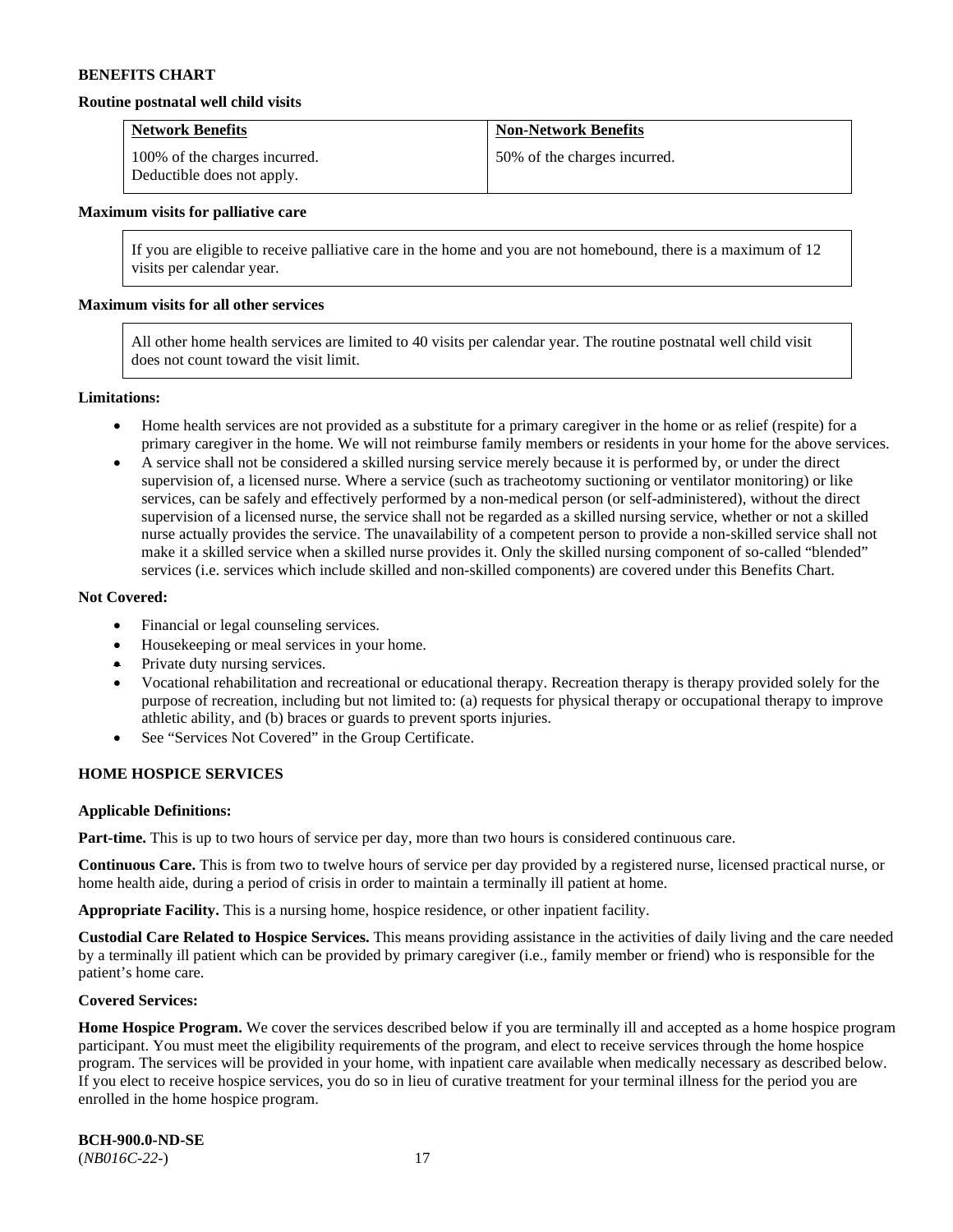**Eligibility:** In order to be eligible to be enrolled in the home hospice program, you must: (1) be a terminally ill patient (prognosis of six months or less); (2) have chosen a palliative treatment focus (i.e., emphasizing comfort and supportive services rather than treatment attempting to cure the disease or condition); and (3) continue to meet the terminally ill prognosis as reviewed by our medical director or his or her designee over the course of care. You may withdraw from the home hospice program at any time.

**Eligible Services:** Hospice services include the following services provided in accordance with an approved hospice treatment plan.

- Home Health Services:
	- o Part-time care provided in your home by an interdisciplinary hospice team (which may include a physician, nurse, social worker, and spiritual counselor) and medically necessary home health services are covered.
	- o One or more periods of continuous care in your home or in a setting which provides day care for pain or symptom management, when medically necessary, will be covered.
- Inpatient Services: We cover medically necessary inpatient services.
- Other Services:
	- Respite care is covered for care in your home or in an appropriate facility, to give your primary caregivers (i.e., family members or friends) rest and/or relief when necessary in order to maintain a terminally ill patient at home.
	- o Medically necessary medications for pain and symptom management.
	- Semi-electric hospital beds and other durable medical equipment are covered.
	- o Emergency and non-emergency care is covered.

| <b>Network Benefits</b>       | <b>Non-Network Benefits</b>  |
|-------------------------------|------------------------------|
| 100% of the charges incurred. | 50% of the charges incurred. |

Respite care is limited to five days per episode and respite care and continuous care combined are limited to 30 days.

# **Not Covered:**

- Financial or legal counseling services.
- Housekeeping or meal services in your home.
- Custodial or maintenance care related to hospice services, whether provided in the home or in a nursing home.
- Any service not specifically described as covered services under this home hospice services benefits.
- Any services provided by members of your family or residents in your home.
- See "Services Not Covered" in the Group Certificate.

# **HOSPITAL AND SKILLED NURSING FACILITY SERVICES**

#### **Covered Services:**

We cover services as described below.

#### **Medical or surgical hospital services**

**Inpatient hospital services:** We cover the following medical or surgical services, for the treatment of acute illness or injury, which require the level of care only provided in an acute care facility. These services must be authorized by a physician.

Inpatient hospital services include: room and board; the use of operating or maternity delivery rooms; intensive care facilities; newborn nursery facilities; general nursing care, anesthesia, laboratory and diagnostic imaging services, reconstructive surgery, radiation therapy, physical therapy, prescription drugs or other medications administered during treatment, blood and blood products (unless replaced), and blood derivatives, and other diagnostic or treatment related hospital services; physician and other professional medical and surgical services provided while in the hospital, including gender confirmation surgery that meets medical coverage criteria.

Services for items for personal convenience, such as television rental, are not covered.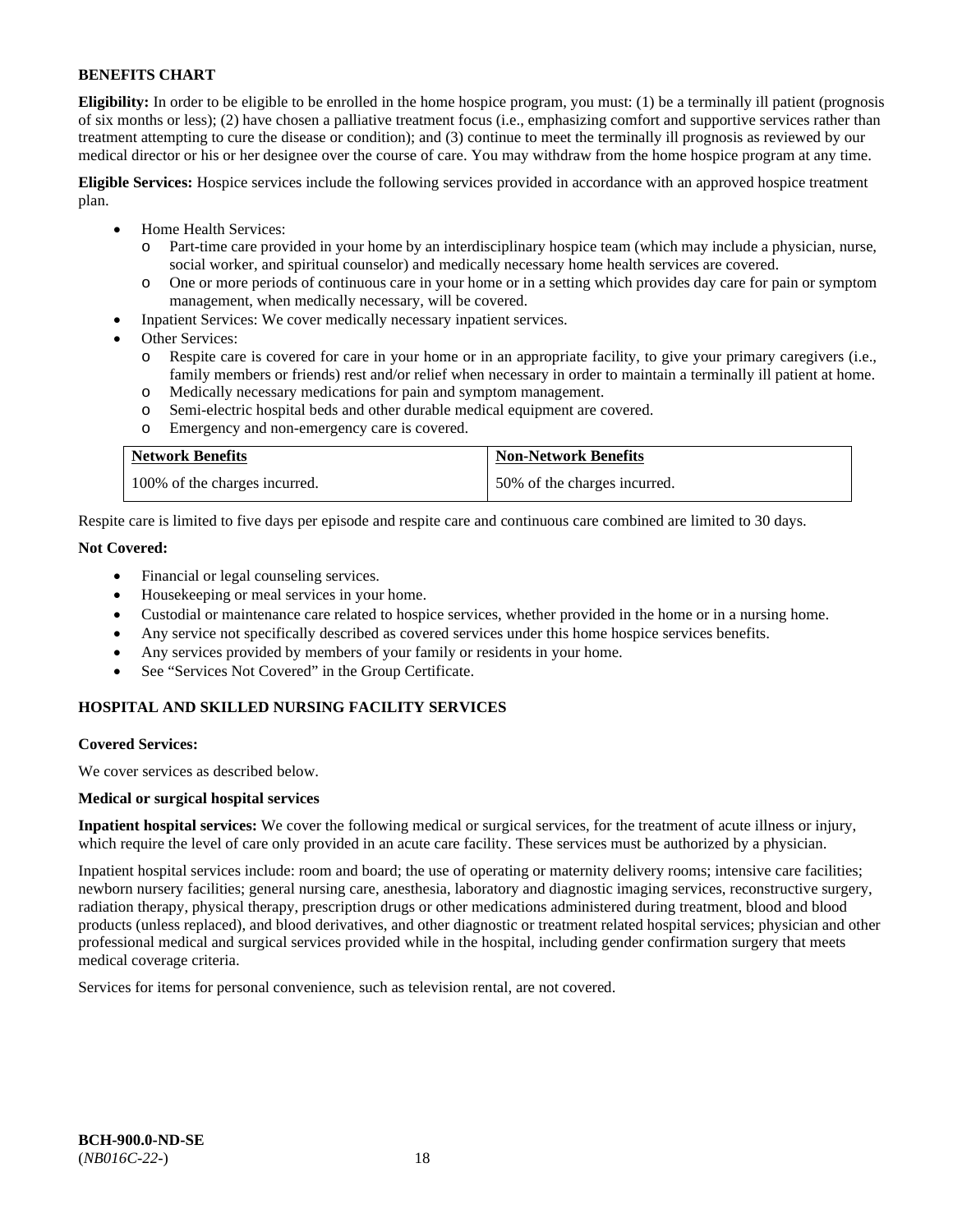Group health plans and health insurance issuers generally may not, under Federal law, restrict benefits for any hospital length of stay in connection with childbirth for the mother of newborn child to less than 48 hours following a vaginal delivery, or less than 96 hours following a caesarean section. However, Federal law generally does not prohibit the mother's or newborn's attending provider, after consulting with the mother, from discharging the mother or her newborn earlier than 48 hours (or 96 hours as applicable). In any case plans and issuers may not, under Federal law, require that a provider obtain authorization from the plan or the insurance issuer for prescribing a length of stay not in excess of 48 hours (or 96 hours).

| <b>Network Benefits</b>       | <b>Non-Network Benefits</b>  |
|-------------------------------|------------------------------|
| 100% of the charges incurred. | 50% of the charges incurred. |

Each insured's admission or confinement, including that of a newborn child, is separate and distinct from the admission or confinement of any other insured.

**Outpatient hospital, ambulatory care or surgical facility services:** We cover the following medical and surgical services, for diagnosis or treatment of illness or injury on an outpatient basis. These services must be authorized by a physician.

Outpatient services include: use of operating rooms, maternity delivery rooms or other outpatient departments, rooms or facilities; and the following outpatient services: general nursing care, anesthesia, laboratory and diagnostic imaging services, reconstructive surgery, radiation therapy, physical therapy, drugs administered during treatment, blood and blood products (unless replaced), and blood derivatives, and other diagnostic or treatment related outpatient services; physician and other professional medical and surgical services provided while an outpatient, including gender confirmation surgery that meets medical coverage criteria.

For Network Benefits, non-emergent, scheduled outpatient Magnetic Resonance Imaging (MRI) and Computed Tomography (CT) must be provided at a designated facility. Your physician or facility will obtain or verify prior authorization for these services, as needed.

| <b>Network Benefits</b>       | <b>Non-Network Benefits</b>  |
|-------------------------------|------------------------------|
| 100% of the charges incurred. | 50% of the charges incurred. |

To see the benefit level for diagnostic imaging services, laboratory services and physical therapy, see the benefits under Diagnostic Imaging Services, Laboratory Services and Physical Therapy in this Benefits Chart.

**Skilled nursing facility care:** We cover room and board, daily skilled nursing and related ancillary services for post-acute treatment and rehabilitative care of illness or injury, that meets medical coverage criteria.

| <b>Network Benefits</b>                      | <b>Non-Network Benefits</b>                  |
|----------------------------------------------|----------------------------------------------|
| 100% of the charges incurred.                | 50% of the charges incurred.                 |
| Limited to 30 day maximum per calendar year. | Limited to 30 day maximum per calendar year. |

Each day of services provided under the Network Benefits and Non-Network Benefits, combined, counts toward the maximums shown above.

# **Not Covered:**

- Services for items for personal convenience, such as television rental, are not covered.
- See "Services Not Covered" in the Group Certificate.

#### **INFERTILITY DIAGNOSIS**

#### **Covered Services:**

We cover the diagnosis of infertility. These services include diagnostic procedures and tests provided in connection with an infertility evaluation, office visits and consultations to diagnose infertility.

| <b>Network Benefits</b>       | <b>Non-Network Benefits</b>  |
|-------------------------------|------------------------------|
| 100% of the charges incurred. | 50% of the charges incurred. |

Coverage is limited to office visits and consultations to diagnose infertility. Treatment is not covered.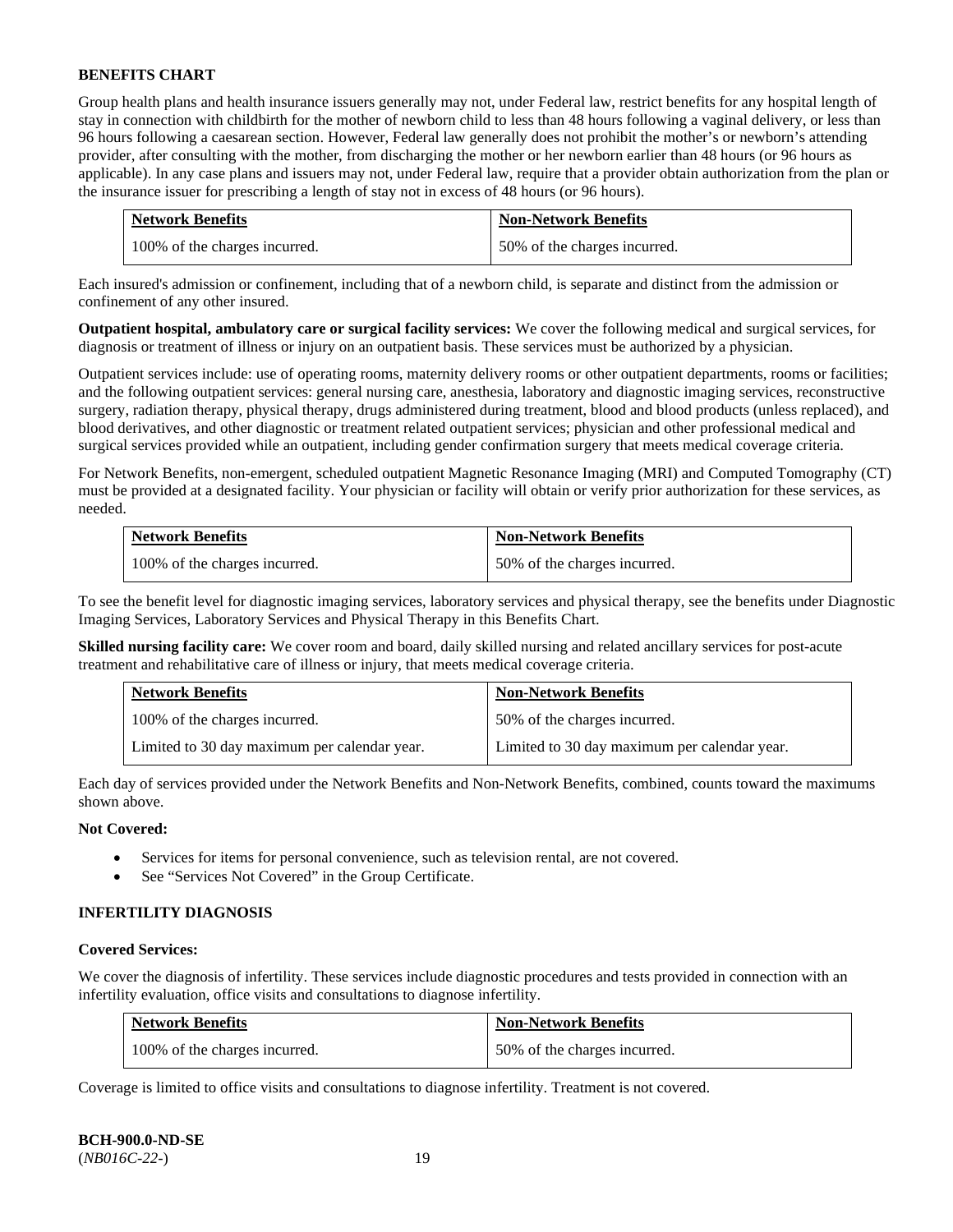# **Not Covered:**

- Infertility/fertility treatment, including but not limited to, office visits, laboratory services, diagnostic imaging services and fertility drugs, reversal of sterilization, and sperm, ova or embryo acquisition, retrieval or storage; however, we do cover office visits and consultations to diagnose infertility.
- Services related to the establishment of surrogate pregnancy and fees for a surrogate. However, pregnancy and maternity services are covered for an insured under this Benefits Chart, including a surrogate pregnancy.
- See "Services Not Covered" in the Group Certificate.

### **LABORATORY SERVICES**

#### **Covered Services:**

We cover laboratory tests when ordered by a provider and provided in a clinic or outpatient hospital facility. To see the benefit level for inpatient hospital or skilled nursing facility services, see benefits under "Inpatient Hospital and Skilled Nursing Facility Services" in this Benefits Chart.

#### **Prostate-specific antigen (PSA) testing**

| <b>Network Benefits</b>       | <b>Non-Network Benefits</b>  |
|-------------------------------|------------------------------|
| 100% of the charges incurred. | 50% of the charges incurred. |

#### **All other laboratory services**

#### **Services for illness or injury**

| <b>Network Benefits</b>       | <b>Non-Network Benefits</b>  |
|-------------------------------|------------------------------|
| 100% of the charges incurred. | 50% of the charges incurred. |

#### **Preventive services**

Laboratory services associated with preventive services are covered at the benefit level shown in the "Preventive Services" section of this Benefits Chart.

#### **Not Covered:**

See "Services Not Covered" in the Group Certificate.

# **MASTECTOMY RECONSTRUCTION BENEFIT**

#### **Covered Services:**

We cover reconstruction of the breast on which the mastectomy has been performed; surgery and reconstruction of the other breast to produce symmetrical appearance, and prostheses and physical complications of all stages of mastectomy, including lymphedemas.

| <b>Network Benefits</b>                                | <b>Non-Network Benefits</b>                            |
|--------------------------------------------------------|--------------------------------------------------------|
| Coverage level is same as corresponding Network        | Coverage level is same as corresponding Non-           |
| Benefits, depending on type of service provided,       | Network Benefits, depending on type of service         |
| such as Office Visits for Illness or Injury, Inpatient | provided, such as Office Visits for Illness or Injury, |
| or Outpatient Hospital Services.                       | Inpatient or Outpatient Hospital Services.             |

#### **Not Covered:**

• See "Services Not Covered" in the Group Certificate.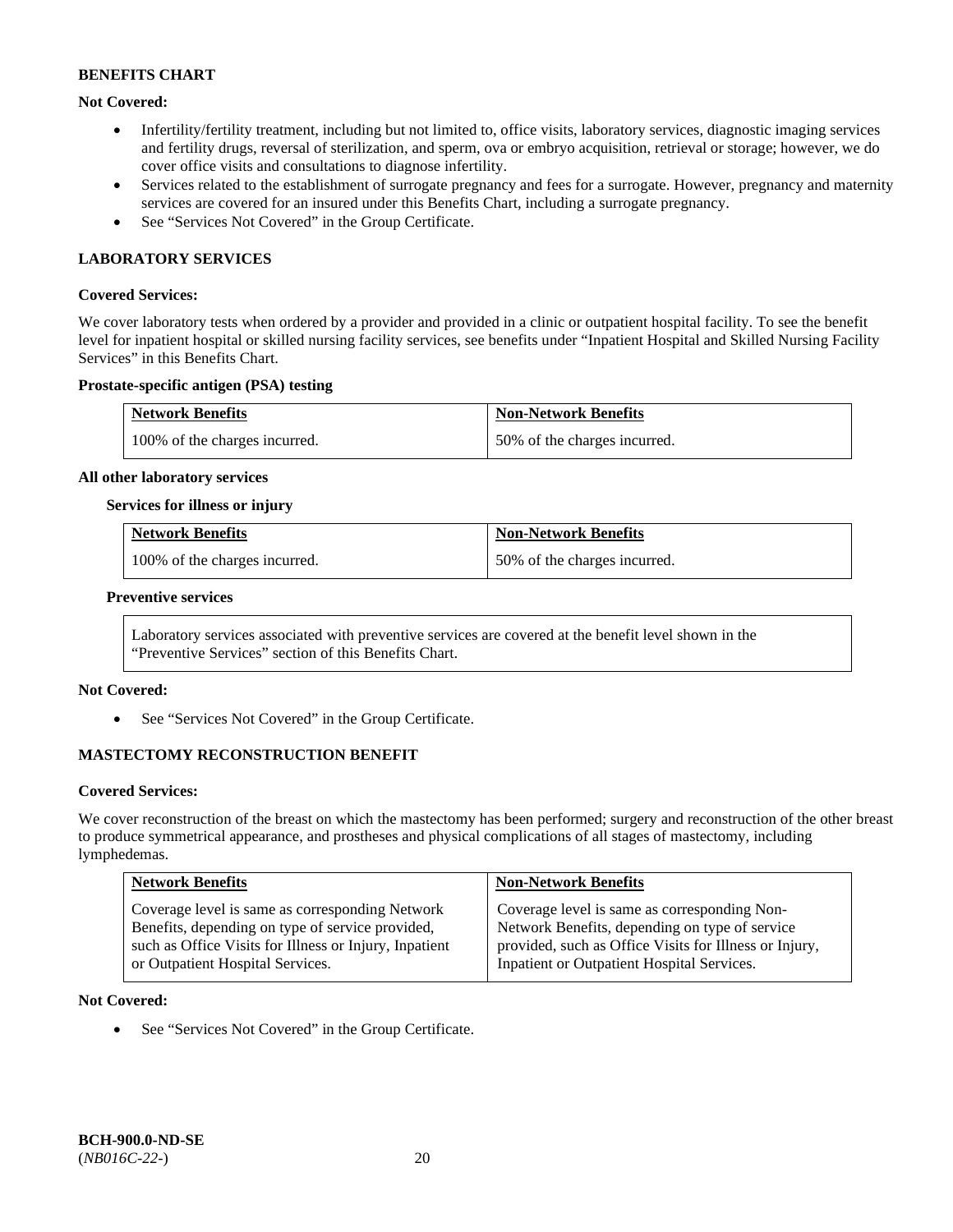# **MEDICATION THERAPY DISEASE MANAGEMENT PROGRAM**

### **Covered Services:**

If you meet our criteria for coverage, you may qualify for our Medication Therapy Disease Management program.

The program covers consultations with a designated pharmacist.

Covered services are based on established medical policies, which are subject to periodic review and modification by the medical directors. These medical policies (medical coverage criteria) are available online by logging on to your "*my*HealthPartners" account a[t healthpartners.com](http://www.healthpartners.com/) or by calling Member Services.

| <b>Network Benefits</b>                                     | <b>Non-Network Benefits</b> |
|-------------------------------------------------------------|-----------------------------|
| 100% of the charges incurred.<br>Deductible does not apply. | No coverage.                |

#### **Not Covered:**

See "Services Not Covered" in the Group Certificate.

# **OFFICE VISITS FOR ILLNESS OR INJURY**

### **Covered Services:**

We cover the following when medically necessary: professional medical and surgical services and related supplies, including biofeedback, of physicians and other health care providers; blood and blood products (unless replaced) and blood derivatives.

We cover diagnosis and treatment of illness or injury to the eyes. Where contact or eyeglass lenses are prescribed as medically necessary for the post-operative treatment of cataracts or for the treatment of aphakia, acute or chronic corneal pathology, or keratoconus, we cover the initial evaluation, lenses and fitting. Insureds must pay for lens replacement beyond the initial pair.

Services received via video, e-visit or telephone are covered under the "Telehealth/Telemedicine Services" section.

#### **Office visits**

| <b>Network Benefits</b>       | <b>Non-Network Benefits</b>  |
|-------------------------------|------------------------------|
| 100% of the charges incurred. | 50% of the charges incurred. |

#### **Convenience clinics**

| <b>Network Benefits</b>       | <b>Non-Network Benefits</b>  |
|-------------------------------|------------------------------|
| 100% of the charges incurred. | 50% of the charges incurred. |

#### **Injections administered in a physician's office, other than immunizations**

#### **Allergy injections**

| <b>Network Benefits</b>       | <b>Non-Network Benefits</b>  |
|-------------------------------|------------------------------|
| 100% of the charges incurred. | 50% of the charges incurred. |

#### **All other injections**

| <b>Network Benefits</b>       | <b>Non-Network Benefits</b>  |
|-------------------------------|------------------------------|
| 100% of the charges incurred. | 50% of the charges incurred. |

# **Not Covered:**

- Court ordered treatment.
- See "Services Not Covered" in the Group Certificate.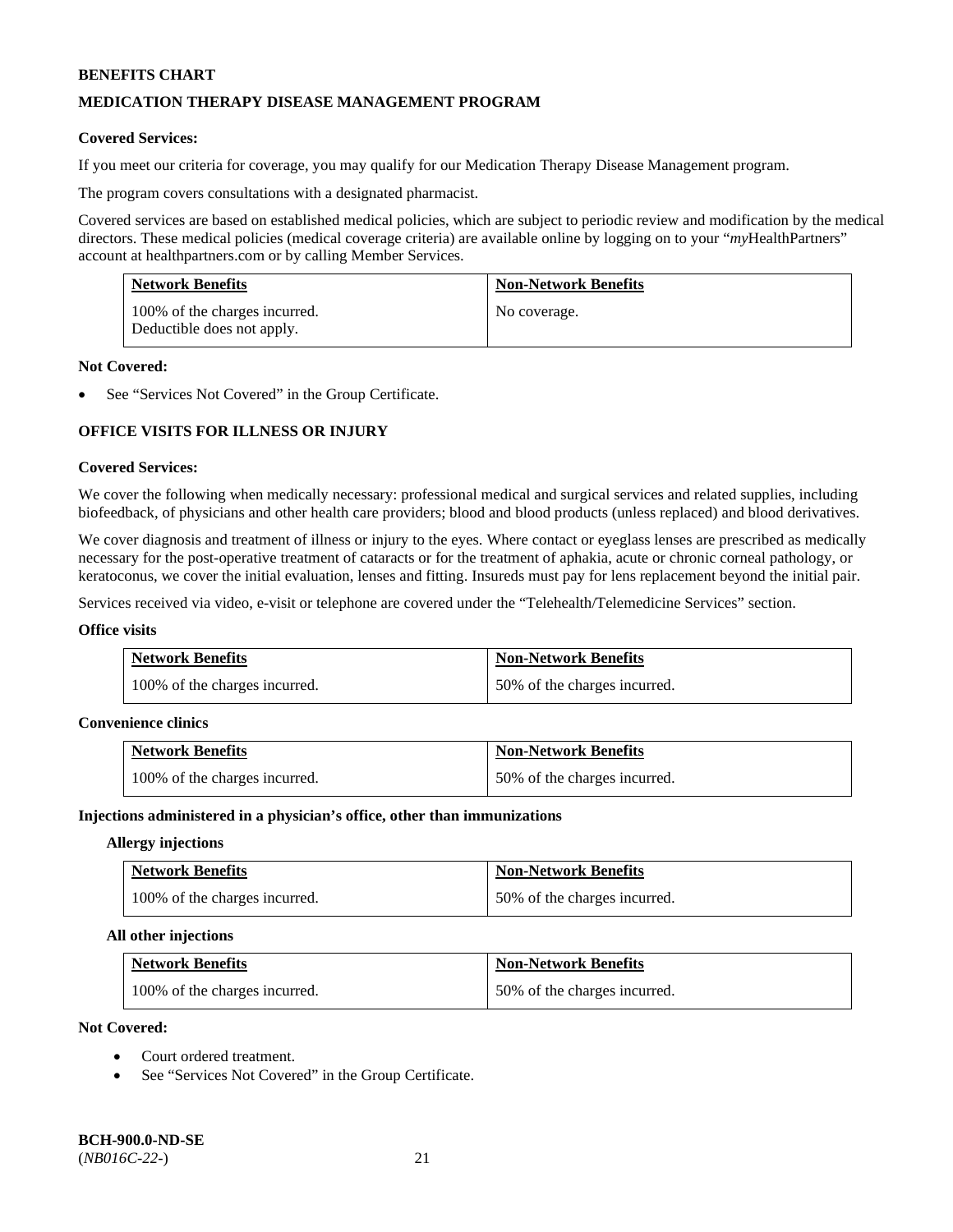# **PEDIATRIC EYEWEAR**

### **Covered Services:**

We cover pediatric eyewear for children.

Routine eye exams are covered under the "Preventive Services" section.

| <b>Network Benefits</b>       | <b>Non-Network Benefits</b> |
|-------------------------------|-----------------------------|
| 100% of the charges incurred. | No coverage.                |

# **Limitations:**

- Coverage under this provision will continue until the end of the month in which the child turns age 19.
- Limited to one of the following per calendar year:
	- o one pair of eyeglasses including one set of prescription lenses, frames from our designated eyewear collection, and anti-scratch coating; or
	- o one pair of non-disposable contact lenses; or
	- o a one-year supply of disposable contact lenses.
- Contact lens fittings are limited to two per calendar year.

### **Not Covered:**

- Frames that are not included in our designated eyewear collection. However, one pair of lenses will be covered if an insured
- chooses frames outside our designated eyewear collection.
- More than one pair of lenses or frames or non-disposable contacts per calendar year, regardless of the reason. This includes replacement of eyeglasses or contact lenses due to loss, breakage, theft, or change in prescription.
- Safety glasses or goggles for sports or vocational reasons.
- Upgrades including, but not limited to, UV protection and no-line multifocal lenses.
- See "Services Not Covered" in the Group Certificate.

# **PHYSICAL THERAPY, OCCUPATIONAL THERAPY AND SPEECH THERAPY**

# **Covered Services:**

We cover the following physical therapy, occupational therapy and speech therapy services:

- Medically necessary rehabilitative care to correct the effects of illness or injury.
- Habilitative care rendered for congenital, developmental or medical conditions which have significantly limited the successful initiation of normal speech and normal motor development.

Massage therapy which is performed in conjunction with other treatment/modalities by a physical or occupational therapist, is part of a prescribed treatment plan and is not billed separately is covered.

We cover services provided in a clinic. We also cover physical therapy provided in an outpatient hospital facility. To see the benefit level for inpatient hospital or skilled nursing facility services, see benefits under "Inpatient Hospital and Skilled Nursing Facility Services."

# **Rehabilitative care**

| <b>Network Benefits</b>       | <b>Non-Network Benefits</b>  |
|-------------------------------|------------------------------|
| 100% of the charges incurred. | 50% of the charges incurred. |

#### **Maximum Visits**

- Physical Therapy is limited to 30 visits per calendar year.
- Occupational Therapy is limited to 30 visits per calendar year.
- Speech Therapy is limited to 30 visits per calendar year.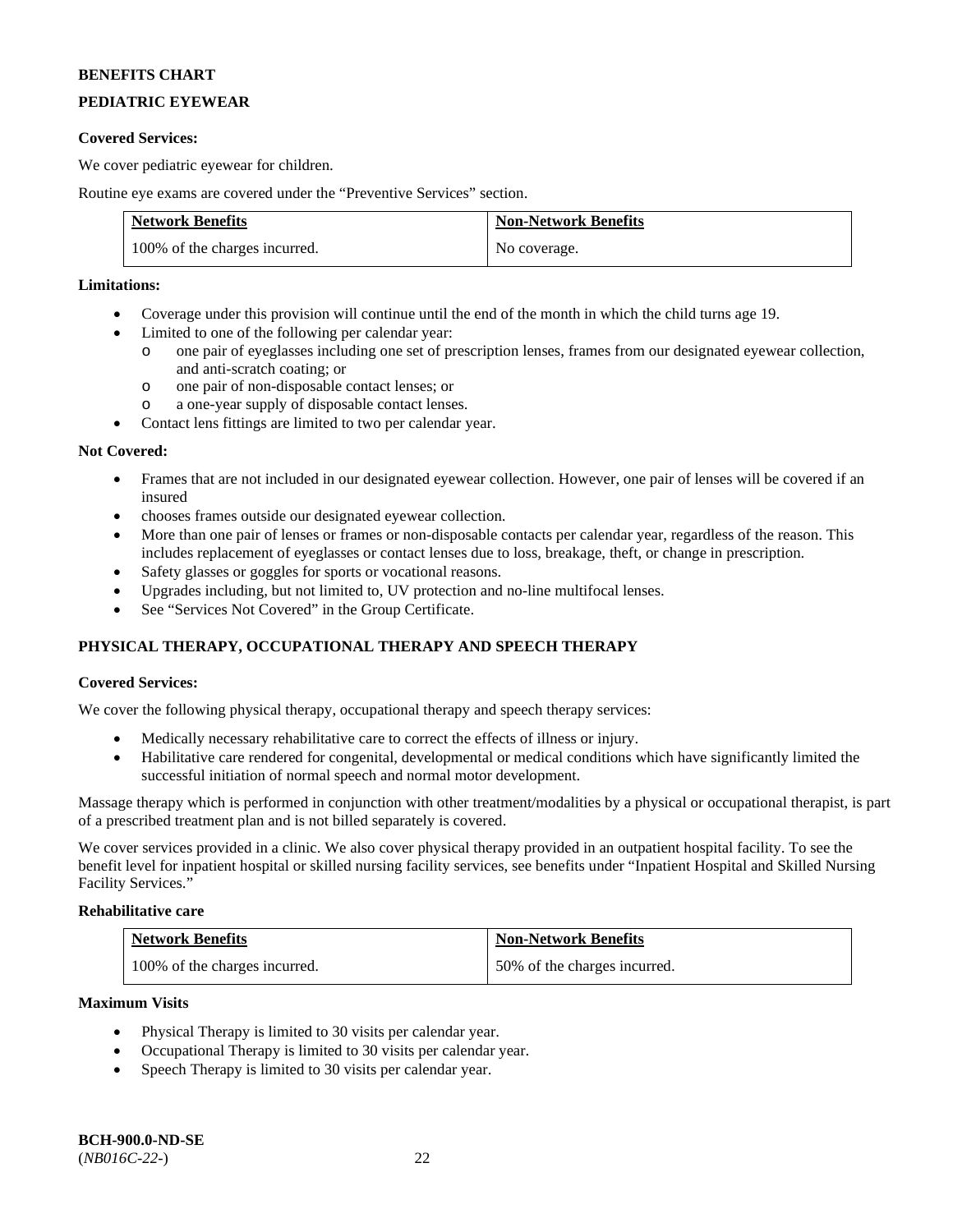### **Habilitative care**

| <b>Network Benefits</b>       | <b>Non-Network Benefits</b>  |
|-------------------------------|------------------------------|
| 100% of the charges incurred. | 50% of the charges incurred. |

# **Maximum Visits**

- Physical Therapy is limited to 30 visits per calendar year.
- Occupational Therapy is limited to 30 visits per calendar year.
- Speech Therapy is limited to 30 visits per calendar year.

# **Not Covered:**

- Massage therapy for the purpose of comfort or convenience of the insured.
- See "Services Not Covered" in the Group Certificate.

# **PRE-DIABETES DISEASE MANAGEMENT PROGRAM**

### **Covered Services:**

If you meet our criteria for coverage, you may qualify for the Pre-diabetes Disease Management Program through Omada Health. The program covers group health coaching which focuses on weight loss, exercise, behavior modification and health education at select locations determined by the plan.

| Network Benefits                                            | <b>Non-Network Benefits</b> |
|-------------------------------------------------------------|-----------------------------|
| 100% of the charges incurred.<br>Deductible does not apply. | Not applicable.             |

# **Not Covered:**

• See "Services Not Covered" in the Group Certificate.

# **PRESCRIPTION DRUG SERVICES**

#### **Covered Services:**

We cover prescription drugs and medications, which can be self-administered or are administered in a physician's office. We cover off-label use of formulary drugs to treat cancer if the drug is recognized for the treatment of cancer in an authoritative compendia used by the Medicare program and when an appropriate level of evidence or medical necessity is met.

# **For Network benefits, drugs and medications must be obtained at a Network Pharmacy.**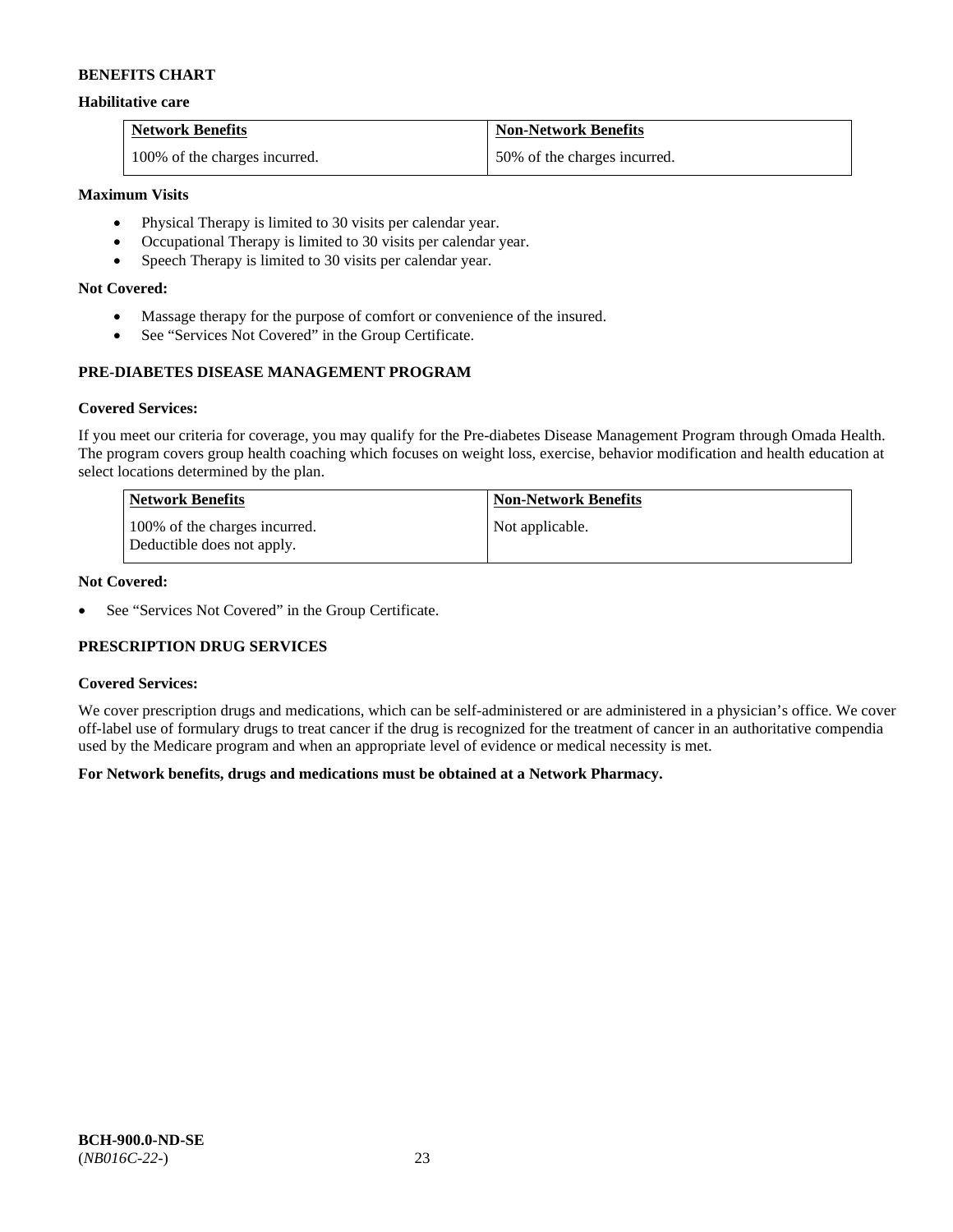**If a copayment is required, you must pay one copayment for each 31-day supply, or portion thereof unless otherwise indicated below.** 

# **Outpatient drugs (except as specified below)**

# **Drugs on the Preventive Drug List**

| <b>Network Benefits</b>                                                                                                                                            | <b>Non-Network Benefits</b>  |
|--------------------------------------------------------------------------------------------------------------------------------------------------------------------|------------------------------|
| Generic formulary drugs from the Preventive Drug<br>List are covered at 100% of the charges incurred.<br>Deductible does not apply.                                | 50% of the charges incurred. |
| Brand name formulary drugs from the Preventive<br>Drug List are covered at 100% of the charges<br>incurred, subject to your copayment of \$60 per<br>prescription. |                              |
| In no event will your cost for a formulary insulin<br>drug exceed \$25.                                                                                            |                              |
| Deductible does not apply.                                                                                                                                         |                              |

### **All other drugs**

| <b>Network Benefits</b>                                                                          | <b>Non-Network Benefits</b>  |
|--------------------------------------------------------------------------------------------------|------------------------------|
| All other formulary drugs are covered at 100% of the<br>charges incurred.<br>Deductible applies. | 50% of the charges incurred. |
| Non-formulary drugs are covered at 80% of the<br>charges incurred.<br>Deductible applies.        |                              |

### **Mail order drugs**

| <b>Network Benefits</b>                                                                                                                                                                                                                                  | <b>Non-Network Benefits</b>                                                       |
|----------------------------------------------------------------------------------------------------------------------------------------------------------------------------------------------------------------------------------------------------------|-----------------------------------------------------------------------------------|
| For your convenience, you may also get up to a 93-<br>day supply of outpatient prescription drugs that can<br>be self-administered through the designated mail<br>order service.<br>Specialty Drugs are not available through the mail<br>order service. | Mail order drugs are only available through the<br>designated mail order service. |

# **Specialty drugs that are self-administered**

| <b>Network Benefits</b>       | <b>Non-Network Benefits</b> |
|-------------------------------|-----------------------------|
| 100% of the charges incurred. | No coverage.                |

For Network Benefits, Specialty Drugs are limited to drugs on the specialty drug list and must be obtained from a designated vendor.

# **Drugs for the treatment of growth deficiency**

| <b>Network Benefits</b>       | <b>Non-Network Benefits</b>  |
|-------------------------------|------------------------------|
| 100% of the charges incurred. | 50% of the charges incurred. |

For Network Benefits, Growth Deficiency Drugs are limited to drugs on the specialty drug list and must be obtained from a designated vendor.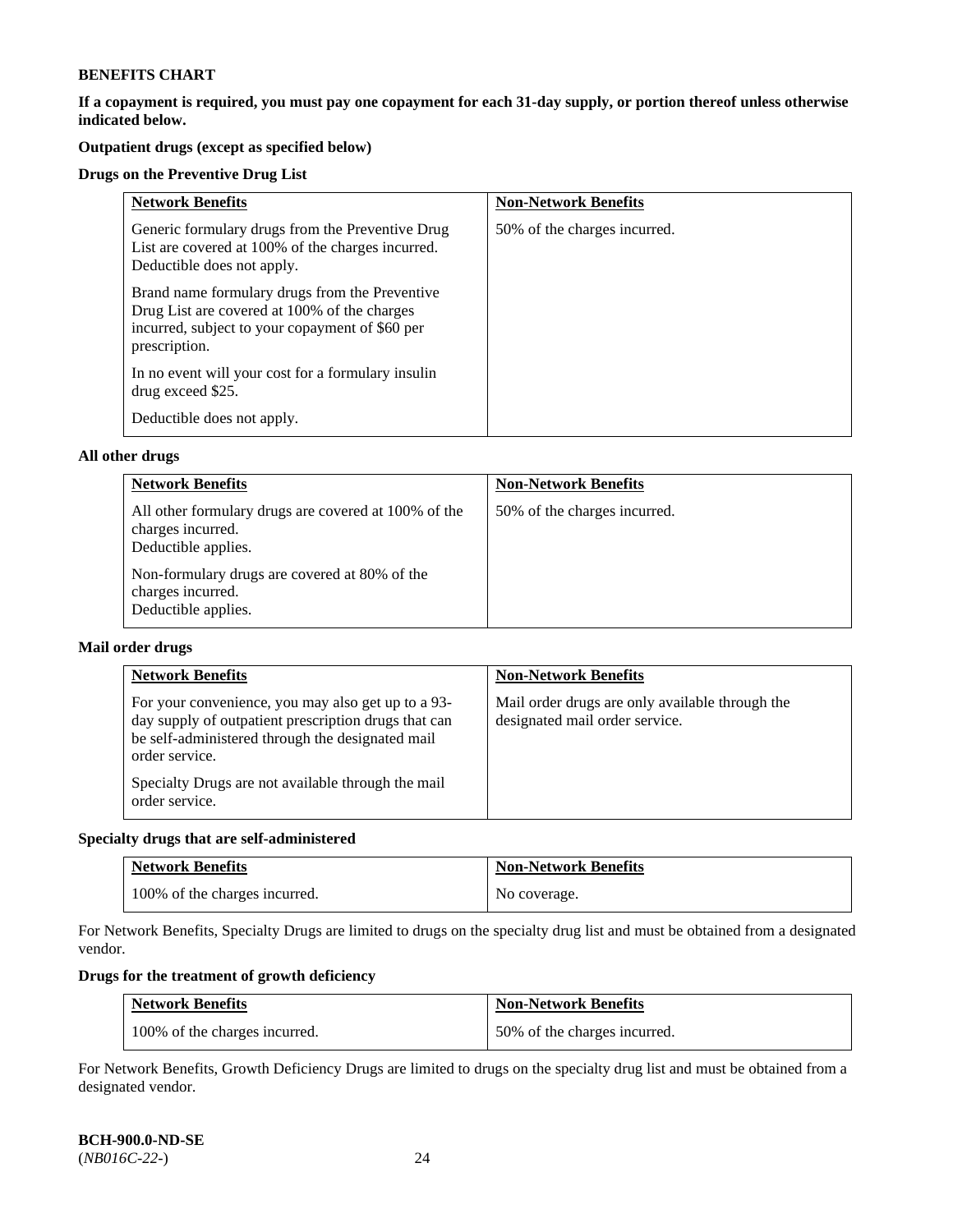**Tobacco cessation drugs are covered for all FDA-approved tobacco cessation drugs (including over-the-counter drugs) for a minimum of 90 days**

| <b>Network Benefits</b>                                     | <b>Non-Network Benefits</b>  |
|-------------------------------------------------------------|------------------------------|
| 100% of the charges incurred.<br>Deductible does not apply. | 50% of the charges incurred. |

### **Contraceptive drugs**

| <b>Network Benefits</b>                                                                                                                                            | <b>Non-Network Benefits</b>  |
|--------------------------------------------------------------------------------------------------------------------------------------------------------------------|------------------------------|
| 100% of the charges incurred for formulary drugs.<br>Deductible does not apply.                                                                                    | 50% of the charges incurred. |
| If a physician requests that a non-formulary<br>contraceptive drug be dispensed as written, the drug<br>will be covered at 100%, not subject to the<br>deductible. |                              |

**ACA preventive medications.** We cover preventive medications currently recommended by USPSTF with an A or B rating if they are prescribed by your medical provider and they are listed on our Commercial ACA Preventive Drug List. Preventive medications are subject to periodic review and modification. Changes would be effective in accordance with the federal rules and reflected in our current medical coverage criteria for preventive care services.

| <b>Network Benefits</b>                                     | <b>Non-Network Benefits</b>  |
|-------------------------------------------------------------|------------------------------|
| 100% of the charges incurred.<br>Deductible does not apply. | 50% of the charges incurred. |

### **Limitations:**

- Certain drugs may require prior authorization as indicated on the formulary. HealthPartners may require prior authorization for the drug and also the site where the drug will be provided. Certain drugs are subject to our utilization review process and quantity limits as indicated on our formulary.
- Certain non-formulary drugs require prior authorization. In addition, certain drugs may be subject to any quantity limits applied as part of our trial program. The trial drug program applies to new prescriptions for certain drugs which have high toxicity, low tolerance, high costs and/or high potential for waste. Trial drugs are indicated on the formulary and/or the Specialty Drug List. Your first fill of a trial drug may be limited to less than a month supply. If the drug is well tolerated and effective, you will receive the remainder of your first month supply.
- If an insured requests a brand name drug when there is a generic equivalent, the brand name drug will be covered up to the charge that would apply to the generic drug, minus any required copayment. If a physician requests that a brand name drug be dispensed as written, the drug will be paid at the non-formulary benefit.
- We may require insureds to try over-the-counter (OTC) drug alternatives before approving more costly formulary prescription drugs.
- Unless otherwise specified in the Prescription Drug Services section, you may receive up to a 31-day supply per prescription.
- New prescriptions to treat certain chronic conditions are limited to a 31-day supply.
- No more than a 31-day supply of Specialty Drugs will be covered and dispensed at a time unless it is a manufacturer supplied drug that cannot be split that supplies the insured with more than a 31 day supply.

# **Not Covered:**

- Replacement of prescription drugs, medications, equipment and supplies due to loss, damage or theft.
- Nonprescription (over the counter) drugs or medications, including, but not limited to, vitamins, supplements, homeopathic remedies, and non-FDA approved drugs, unless listed on the formulary and prescribed by a physician or legally authorized health care provider under applicable state and federal law. In addition, if the Insured obtains a prescription, this exclusion does not include aspirin to prevent cardiovascular disease for men and women of certain ages; folic acid supplements for women who may become pregnant; fluoride chemoprevention supplements for children without fluoride in their water source; and iron supplements for children age 6-12 months who are at risk for anemia.
- All drugs used for the treatment of sexual dysfunction.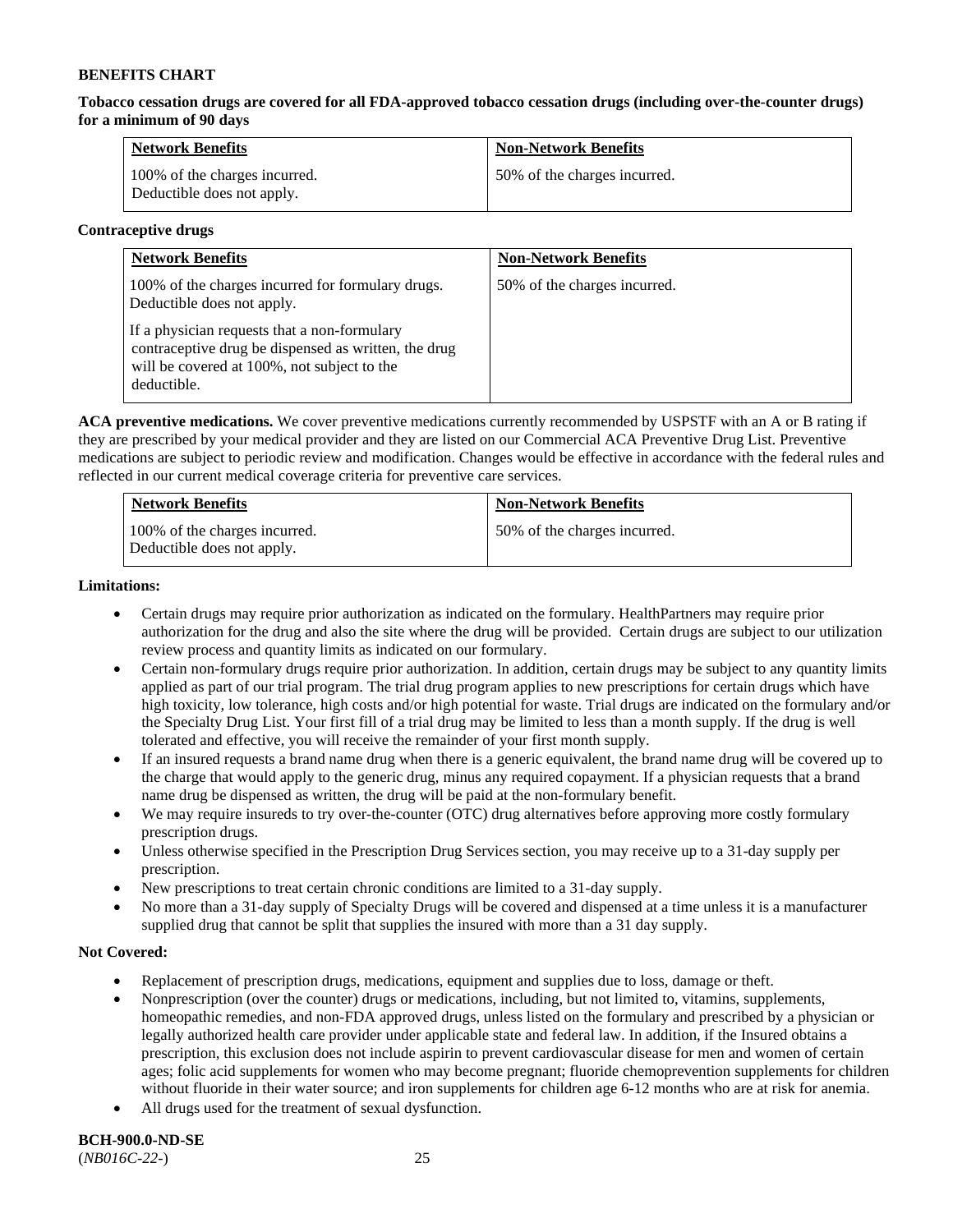- Fertility drugs.
- Medical cannabis.
- Drugs on the Excluded Drug List. The Excluded Drug List includes select drugs within a therapy class that are not eligible for coverage. This includes drugs that may be excluded for certain indications. The Excluded Drug List is available at [healthpartners.com.](http://www.healthpartners.com/)
- Drugs that are newly approved by the FDA until they are reviewed and approved by HealthPartners Pharmacy and Therapeutics Committee.
- Medical devices approved by the FDA will not be covered under the Prescription Drug Services section unless they are on our formulary. Covered medical devices are generally submitted and reimbursed under your medical benefits.
- See "Services Not Covered" in the Group Certificate.

# **PREVENTIVE SERVICES**

# **Applicable Definitions:**

**Routine Preventive Services** are routine healthcare services that include screenings, check-ups and counseling to prevent illness, disease or other health problems before symptoms occur.

**Diagnostic Services** are services to help a provider understand your symptoms, diagnose illness and decide what treatment may be needed. They may be the same services that are listed as preventive services, but they are being used as diagnostic services. Your provider will determine if these services are preventive or diagnostic. These services are not preventive if received as part of a visit to diagnose, manage or maintain an acute or chronic medical condition, illness or injury. When that occurs, unless indicated below, standard deductibles, copayments or coinsurance apply.

# **Covered Services:**

We cover preventive services that meet any of the requirements under the Affordable Care Act (ACA) shown in the bulleted items below. These preventive services are covered at 100% under the network benefits with no deductible, copayments or coinsurance. If a preventive service is not required by the ACA and it is covered at a lower benefit level or if a group qualifies for an exemption or accommodation for certain benefits under the ACA, it will be specified below. Preventive benefits mandated under the ACA are subject to periodic review and modification. Changes would be effective in accordance with the federal rules. Preventive services mandated by the ACA include:

- Evidence-based items or services that have in effect a rating of A or B in the current recommendations of the United States Preventive Services Task Force with respect to the individual;
- Immunizations for routine use in children, adolescents and adults that have in effect a recommendation from the Advisory Committee on Immunization Practices of the Centers for Disease Control and Prevention with respect to the individual;
- With respect to infants, children and adolescents, evidence-informed preventive care and screenings provided for in comprehensive guidelines supported by the Health Resources and Services Administration; and
- With respect to women, preventive care and screenings provided for in comprehensive guidelines supported by the Health Resources and Services Administration.

Covered services are based on established medical policies, which are subject to periodic review and modification by the medical or dental directors. These medical policies (medical coverage criteria) are available by calling Member Services, or logging on to your "*my*HealthPartners" account at [healthpartners.com.](http://www.healthpartners.com/) 

ACA and state mandated preventive services are covered as follows:

**Routine health exams and periodic health assessments.** A physician or health care provider will counsel you as to how often health assessments are needed based on age, sex and health status. This includes screening and counseling for tobacco use and all FDA approved tobacco cessation medications including over-the-counter drugs (as shown in the Prescription Drug Services section).

| <b>Network Benefits</b>                                     | <b>Non-Network Benefits</b>  |
|-------------------------------------------------------------|------------------------------|
| 100% of the charges incurred.<br>Deductible does not apply. | 50% of the charges incurred. |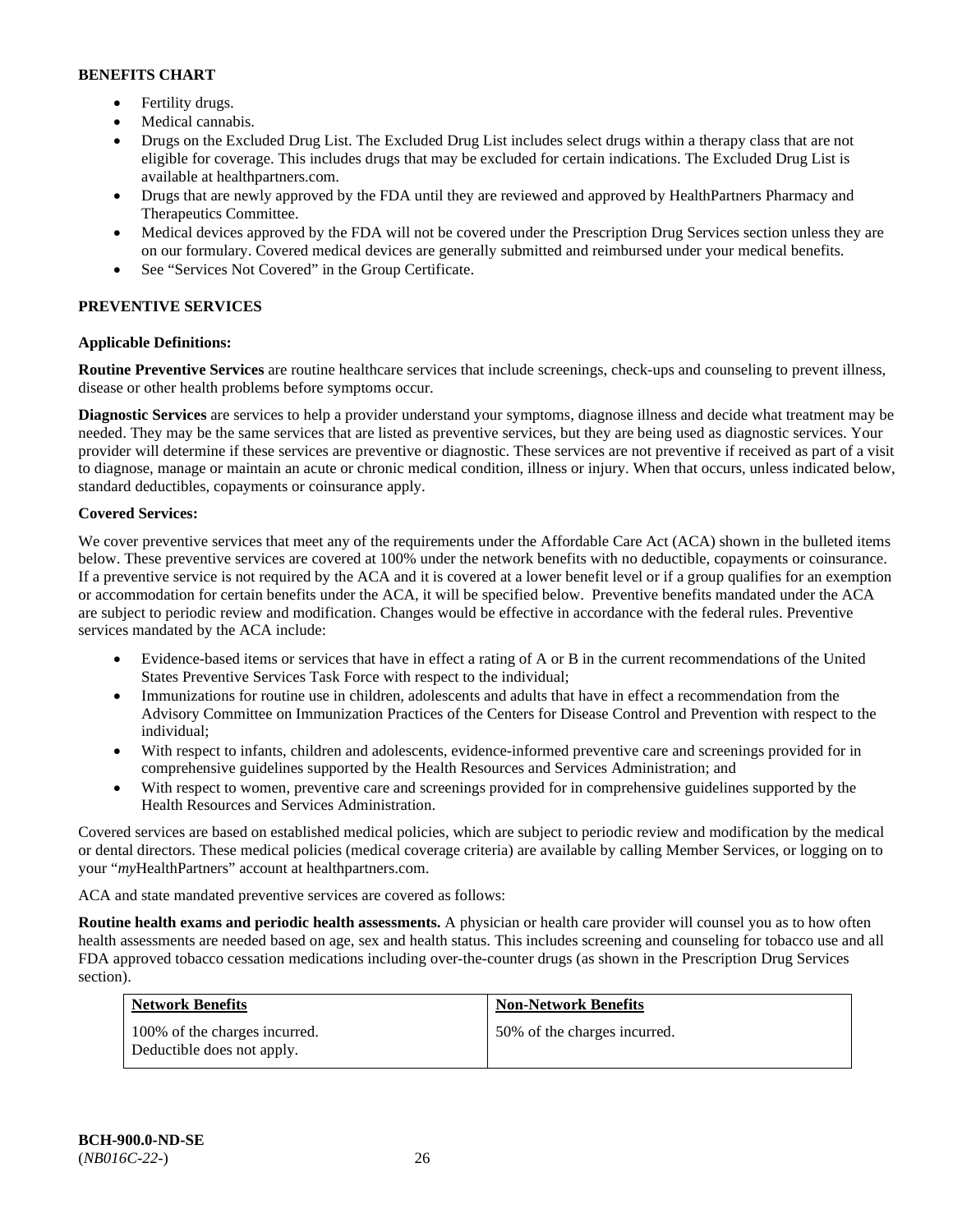**Child health supervision services.** This includes pediatric preventive services such as newborn screenings, appropriate immunizations, developmental assessments and laboratory services appropriate to the age of the child from birth to 72 months and appropriate immunizations to age 18.

| <b>Network Benefits</b>                                     | <b>Non-Network Benefits</b>  |
|-------------------------------------------------------------|------------------------------|
| 100% of the charges incurred.<br>Deductible does not apply. | 50% of the charges incurred. |

### **Routine prenatal care and exams**.

| <b>Network Benefits</b>                                     | <b>Non-Network Benefits</b>  |
|-------------------------------------------------------------|------------------------------|
| 100% of the charges incurred.<br>Deductible does not apply. | 50% of the charges incurred. |

**Routine postnatal care.** This includes health exams, assessments, education and counseling relating to the period immediately after childbirth.

| <b>Network Benefits</b>                                     | <b>Non-Network Benefits</b>  |
|-------------------------------------------------------------|------------------------------|
| 100% of the charges incurred.<br>Deductible does not apply. | 50% of the charges incurred. |

**Routine screening procedures for cancer.** This includes colorectal screening, digital rectal examinations, or other cancer screenings recommended by the USPSTF with an A or B rating. Women's preventive health services below describe additional routine screening procedures for cancer.

| <b>Network Benefits</b>                                     | <b>Non-Network Benefits</b>  |
|-------------------------------------------------------------|------------------------------|
| 100% of the charges incurred.<br>Deductible does not apply. | 50% of the charges incurred. |

**Professional voluntary family planning services.** This includes services to prevent or delay a pregnancy, including counseling and education. Services must be provided by a licensed provider.

| <b>Network Benefits</b>                                     | <b>Non-Network Benefits</b>  |
|-------------------------------------------------------------|------------------------------|
| 100% of the charges incurred.<br>Deductible does not apply. | 50% of the charges incurred. |

# **Adult immunizations**

| <b>Network Benefits</b>                                     | <b>Non-Network Benefits</b>  |
|-------------------------------------------------------------|------------------------------|
| 100% of the charges incurred.<br>Deductible does not apply. | 50% of the charges incurred. |

**Women's preventive health services.** This includes mammograms, screenings for cervical cancer (pap smears), breast pumps, human papillomavirus (HPV) testing, counseling for sexually transmitted infections, counseling and screening for human immunodeficiency virus (HIV), and all FDA approved contraceptive methods as prescribed by a doctor, sterilization procedures, education and counseling (see the "Prescription Drug Services" section for coverage of oral contraceptive drugs). For women whose family history is associated with an increased risk for BRCA1 or BRCA2 gene mutations, we cover genetic counseling and BRCA screening without cost sharing, if appropriate and as determined by a physician.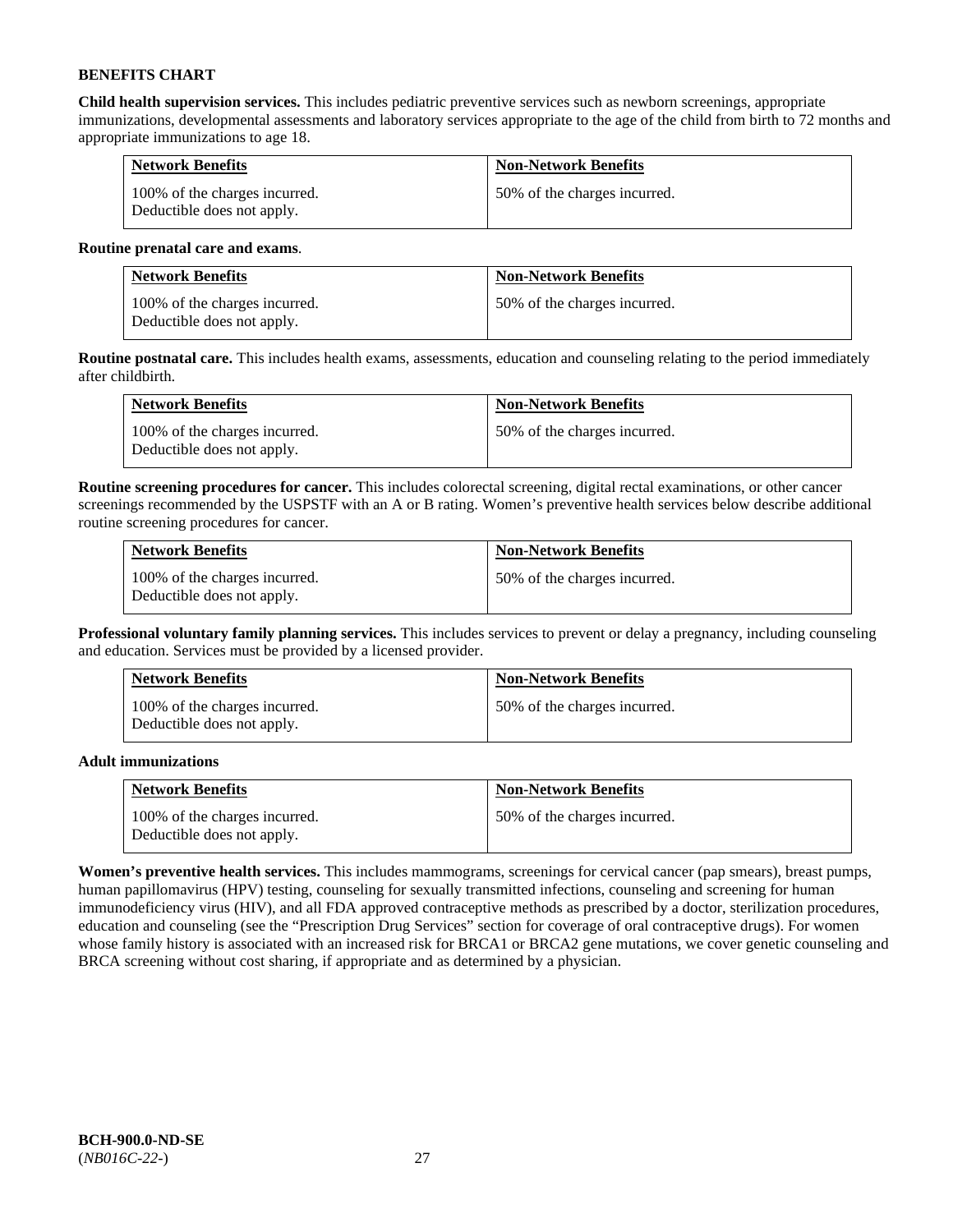With respect to mammograms, we cover no less than the following:

- One baseline mammogram examination for each woman who is at least thirty-five but less than forty years of age.
- One mammogram examination every year, or more frequently if ordered by a physician, for each woman who is at least forty years of age.

| <b>Network Benefits</b>                                     | <b>Non-Network Benefits</b>  |
|-------------------------------------------------------------|------------------------------|
| 100% of the charges incurred.<br>Deductible does not apply. | 50% of the charges incurred. |

**Obesity screening and management.** We cover obesity screening and counseling for all ages during a routine preventive care exam. If you are age 18 or older and have a body mass index of 30 or more, we also cover intensive obesity management to help you lose weight. Your primary care doctor can coordinate these services.

| <b>Network Benefits</b>                                     | <b>Non-Network Benefits</b>  |
|-------------------------------------------------------------|------------------------------|
| 100% of the charges incurred.<br>Deductible does not apply. | 50% of the charges incurred. |

# **In addition to any ACA or state mandated preventive services referenced above, we cover the following eligible services:**

# **Routine eye and hearing exams**

| <b>Network Benefits</b>                                     | <b>Non-Network Benefits</b>  |
|-------------------------------------------------------------|------------------------------|
| 100% of the charges incurred.<br>Deductible does not apply. | 50% of the charges incurred. |

**Ovarian cancer surveillance tests for women who are at risk.** "At risk for ovarian cancer" means (1) having a family history that includes any of the following: one or more first-degree or second-degree relatives with ovarian cancer, clusters of female relatives with breast cancer or nonpolyposis colorectal cancer; or (2) testing positive for BRCA1 or BRCA2 mutations. "Surveillance tests for ovarian cancer" means annual screening using: CA-125 serum tumor marker testing, transvaginal ultrasound, pelvic examination or other proven ovarian cancer screening tests currently being evaluated by the federal Food and Drug Administration or by the National Cancer Institute.

| <b>Network Benefits</b>                         | <b>Non-Network Benefits</b>                      |
|-------------------------------------------------|--------------------------------------------------|
| Coverage level is same as corresponding Network | Coverage level is same as corresponding Non-     |
| Benefit, depending on type of service provided, | Network Benefit, depending on type of service    |
| such as Diagnostic Imaging Services, Laboratory | provided, such as Diagnostic Imaging Services,   |
| Services Office Visits for Illness or Injury or | Laboratory Services Office Visits for Illness or |
| Preventive Services.                            | Injury or Preventive Services.                   |

**Peak flow meters for insureds diagnosed with asthma.** Must be prescribed by a licensed provider.

| <b>Network Benefits</b>                                     | <b>Non-Network Benefits</b>  |
|-------------------------------------------------------------|------------------------------|
| 100% of the charges incurred.<br>Deductible does not apply. | 50% of the charges incurred. |

**Glucose meters prescribed by a licensed provider** (other than continuous glucose monitoring systems which are covered under the section "Diabetic Equipment and Supplies")

| <b>Network Benefits</b>                                                                       | <b>Non-Network Benefits</b>  |
|-----------------------------------------------------------------------------------------------|------------------------------|
| 100% of the charges incurred.<br>Deductible does not apply.                                   | 50% of the charges incurred. |
| Glucose meters are limited to meters on the formulary<br>and must be obtained from a pharmacy |                              |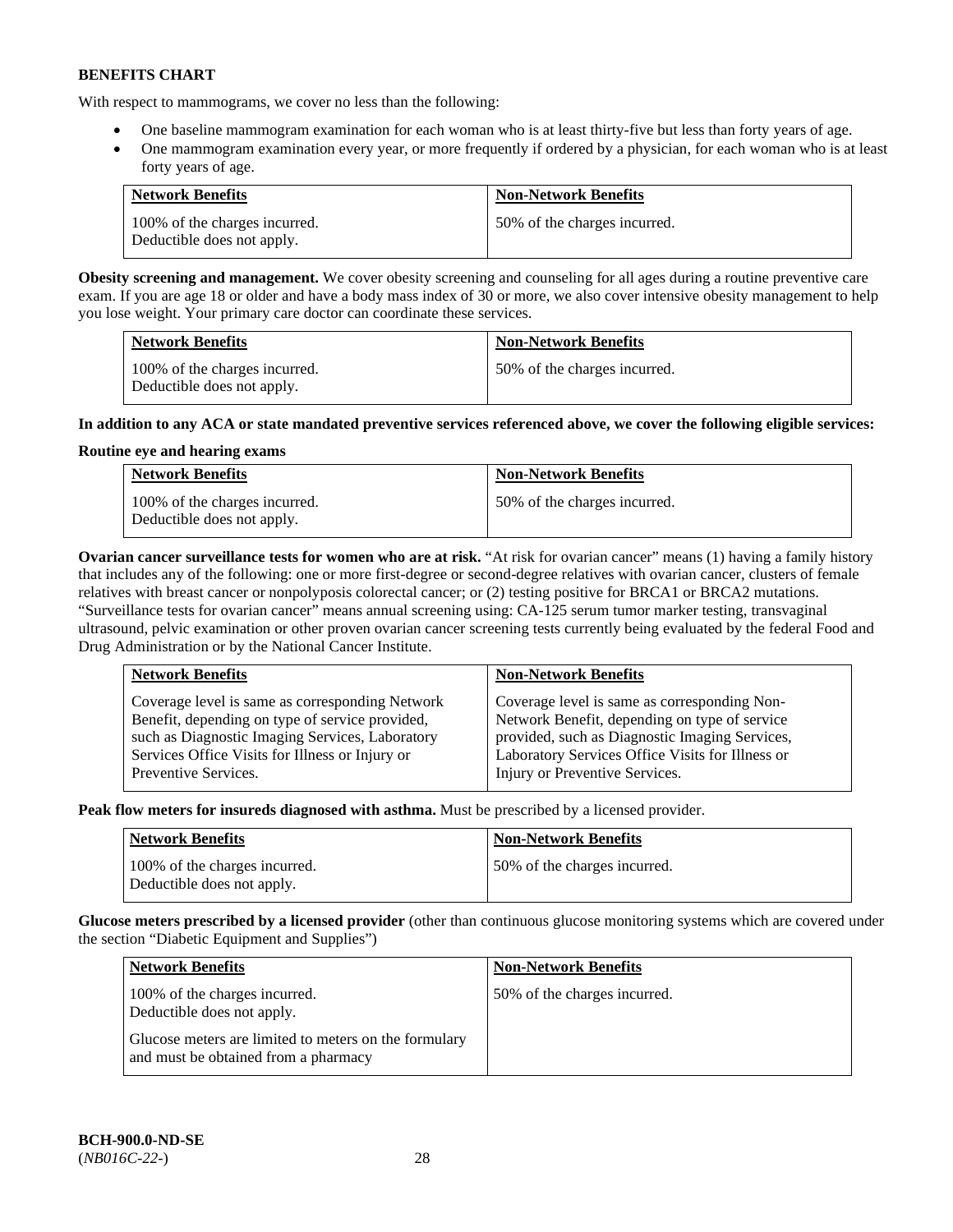#### **Retinopathy screening for insureds diagnosed with diabetes**

| <b>Network Benefits</b>                                     | <b>Non-Network Benefits</b>  |
|-------------------------------------------------------------|------------------------------|
| 100% of the charges incurred.<br>Deductible does not apply. | 50% of the charges incurred. |

#### **Hemoglobin A1C testing for insureds diagnosed with diabetes**

| <b>Network Benefits</b>                                     | <b>Non-Network Benefits</b>  |
|-------------------------------------------------------------|------------------------------|
| 100% of the charges incurred.<br>Deductible does not apply. | 50% of the charges incurred. |

### **International normalized ratio (INR) testing for insureds diagnosed with liver disease and/or bleeding disorders**

| Network Benefits                                            | <b>Non-Network Benefits</b>  |
|-------------------------------------------------------------|------------------------------|
| 100% of the charges incurred.<br>Deductible does not apply. | 50% of the charges incurred. |

### **Low-density lipoprotein (LDL) testing for insureds diagnosed with heart disease**

| <b>Network Benefits</b>                                     | <b>Non-Network Benefits</b>  |
|-------------------------------------------------------------|------------------------------|
| 100% of the charges incurred.<br>Deductible does not apply. | 50% of the charges incurred. |

# **Limitations:**

• Services are not preventive if received as part of a visit to diagnose, manage or maintain an acute or chronic medical condition, illness or injury. When that occurs, unless otherwise indicated above, standard deductibles, copayments or coinsurance apply.

#### **Not Covered:**

• See "Services Not Covered" in the Group Certificate.

# **TELEHEALTH/TELEMEDICINE SERVICES**

### **Definitions:**

**Telehealth, Telemedicine, or Virtual Care.** This is a means of communication between a health care professional and a patient. This includes the use of secure electronic information, imaging, and communication technologies, including:

- interactive audio or audio-video
- interactive audio with store-and-forward technology
- chat-based and email-based systems
- physician-to-physician consultation
- patient education
- data transmission
- data interpretation
- digital diagnostics (algorithm-enabled diagnostic support)
- digital therapeutics (the use of personal health devices and sensors, either alone or in combination with conventional drug
- therapies, for disease prevention and management)

### Services can be delivered:

Synchronously: the patient and health care professional are engaging with one another at the same time; or Asynchronously: the patient and health care professional engage with each other at different points in time.

**Telephone Visits.** Live, synchronous, interactive encounters over the telephone between a patient and a healthcare provider.

**BCH-900.0-ND-SE** (*NB016C-22-*) 29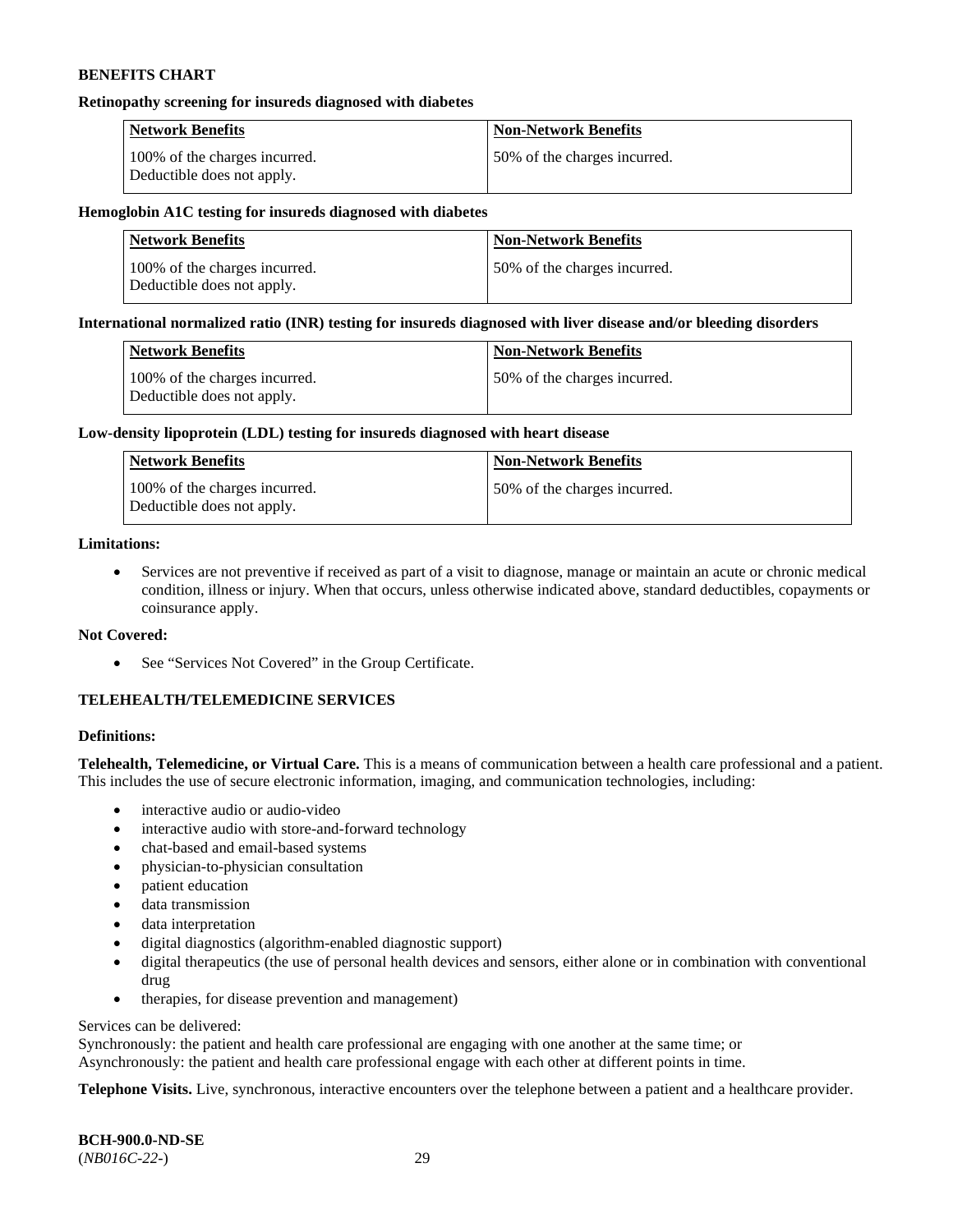**E-visit or chat-based visits.** Asynchronous online or mobile app encounters to discuss a patient's personal health information, vital signs, and other physiologic data or diagnostic images. The healthcare provider reviews and delivers a consultation, diagnosis, prescription or treatment plan after reviewing the patient's visit information.

**Virtuwell<sup>®</sup>**. This is an online service for you to receive a diagnosis and treatment for certain conditions, such as a cold, flu, ear pain and sinus infections. You may access the Virtuwell website at [virtuwell.com.](https://www.virtuwell.com/)

**Video Visits.** Live, synchronous, interactive encounters using secure web-based video between a patient and a healthcare provider.

#### **Covered Services:**

The Plan covers the following methods of receiving care for services that would be eligible under the Plan if the service were provided in person.

#### **Scheduled telephone visits**

| <b>Network Benefits</b>       | <b>Non-Network Benefits</b>  |
|-------------------------------|------------------------------|
| 100% of the charges incurred. | 50% of the charges incurred. |

#### **E-visits**

#### **Access to online care through Virtuwell at [virtuwell.com](https://www.virtuwell.com/)**

| <b>Network Benefits</b>       | <b>Non-Network Benefits</b> |
|-------------------------------|-----------------------------|
| 100% of the charges incurred. | Not applicable.             |

#### **All other E-visits**

| <b>Network Benefits</b>       | <b>Non-Network Benefits</b>  |
|-------------------------------|------------------------------|
| 100% of the charges incurred. | 50% of the charges incurred. |

#### **Video visits**

| <b>Network Benefits</b>                                | <b>Non-Network Benefits</b>                            |
|--------------------------------------------------------|--------------------------------------------------------|
| Coverage level is same as corresponding Network        | Coverage level is same as corresponding Non-           |
| Benefits, depending on type of service provided        | Network Benefits, depending on type of service         |
| such as Office Visits for Illness or Injury, Inpatient | provided, such as Office Visits for Illness or Injury, |
| or Outpatient Hospital Services.                       | Inpatient or Outpatient Hospital Services.             |

# **Not Covered:**

• See "Services Not Covered" in the Group Certificate.

#### **TRANSPLANT SERVICES**

#### **Applicable Definitions:**

**Autologous.** This is when the source of cells is from the individual's own marrow or stem cells.

**Allogeneic.** This is when the source of cells is from a related or unrelated donor's marrow or stem cells.

**Autologous Bone Marrow Transplant.** This is when the bone marrow is harvested from the individual and stored. The patient undergoes treatment which includes tumor ablation with high-dose chemotherapy and/or radiation. The bone marrow is reinfused (transplanted).

**Allogeneic Bone Marrow Transplant.** This is when the bone marrow is harvested from the related or unrelated donor and stored. The patient undergoes treatment which includes tumor ablation with high-dose chemotherapy and/or radiation. The bone marrow is reinfused (transplanted).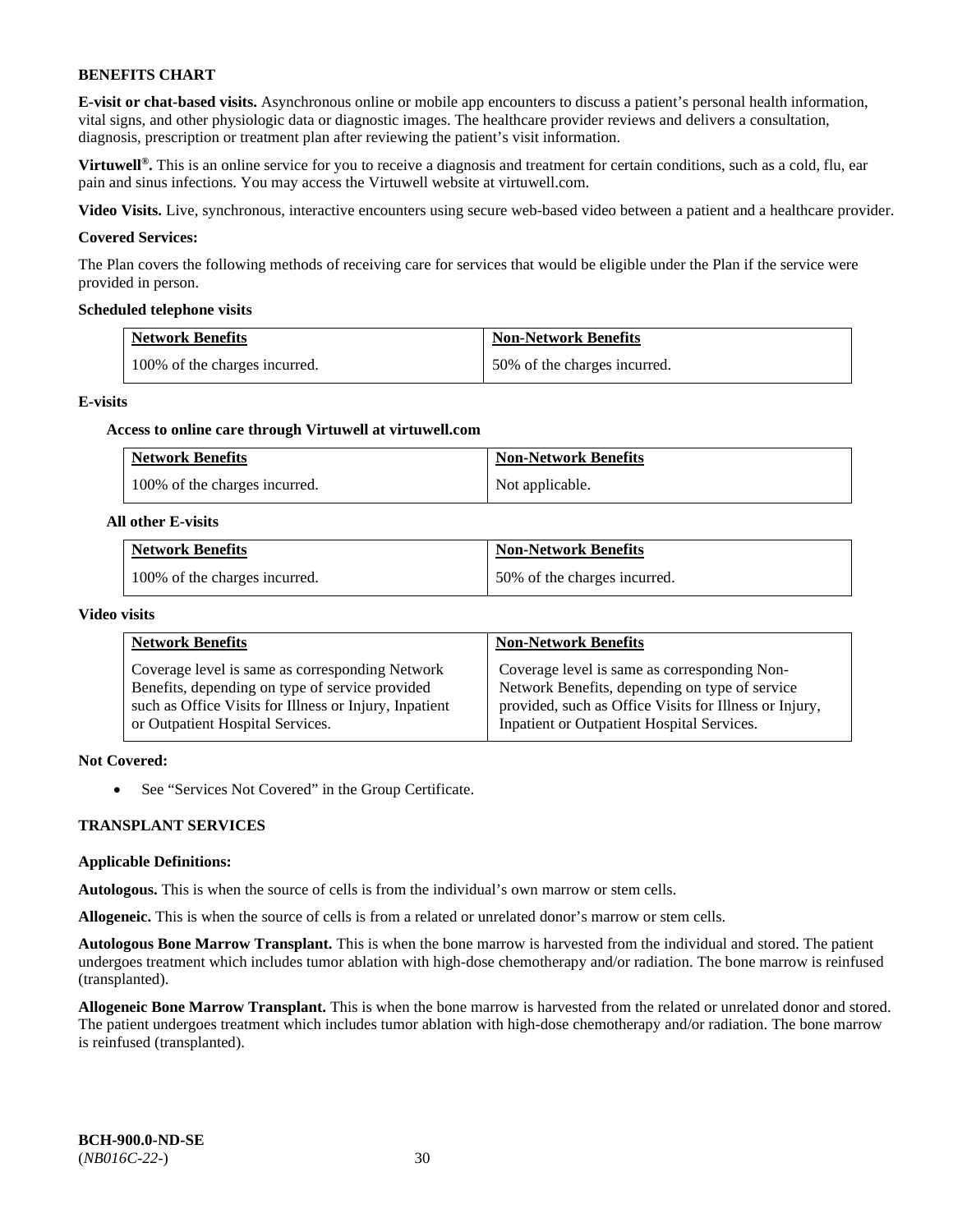**Autologous/Allogeneic Stem Cell Support.** This is a treatment process that includes stem cell harvest from either bone marrow or peripheral blood, tumor ablation with high-dose chemotherapy and/or radiation, stem cell reinfusion, and related care. Autologous/allogeneic bone marrow transplantation and high dose chemotherapy with peripheral stem cell rescue/support are considered to be autologous/allogeneic stem cell support.

**Designated Transplant Center.** This is any health care provider, group or association of health care providers designated by us to provide services, supplies or drugs for specified transplants for our insureds.

**Transplant Services.** This is transplantation (including retransplants) of the human organs or tissue listed below, including all related post-surgical treatment, follow-up care and drugs and multiple transplants for a related cause. Transplant services do not include other organ or tissue transplants or surgical implantation of mechanical devices functioning as a human organ, except surgical implantation of an FDA approved Ventricular Assist Device (VAD) or total artificial heart, functioning as a temporary bridge to heart transplantation.

# **Prior authorization is required prior to consultation to support coordination of care and benefits.**

# **Covered Services:**

We cover eligible transplant services (as defined above) while you are covered under this Certificate. Transplants that will be considered for coverage are limited to the following:

- Kidney transplants for end-stage disease.
- Cornea transplants for end-stage disease.
- Heart transplants for end-stage disease.
- Lung transplants or heart/lung transplants for: (1) primary pulmonary hypertension; (2) Eisenmenger's syndrome; (3) end-stage pulmonary fibrosis; (4) alpha 1 antitrypsin disease; (5) cystic fibrosis; and (6) emphysema.
- Liver transplants for: (1) biliary atresia in children; (2) primary biliary cirrhosis; (3) post-acute viral infection (including hepatitis A, hepatitis B antigen e negative and hepatitis C) causing acute atrophy or post-necrotic cirrhosis; (4) primary sclerosing cholangitis; (5) alcoholic cirrhosis; and (6) hepatocellular carcinoma.
- Allogeneic bone marrow transplants or peripheral stem cell support associated with high dose chemotherapy for: (1) acute myelogenous leukemia; (2) acute lymphocytic leukemia; (3) chronic myelogenous leukemia; (4) severe combined immunodeficiency disease; (5) Wiskott-Aldrich syndrome; (6) aplastic anemia; (7) sickle cell anemia; (8) non-relapsed or relapsed non-Hodgkin's lymphoma; (9) multiple myeloma; and (10) testicular cancer.
- Autologous bone marrow transplants or peripheral stem cell support associated with high-dose chemotherapy for: (1) acute leukemias; (2) non-Hodgkin's lymphoma; (3) Hodgkin's disease; (4) Burkitt's lymphoma; (5) neuroblastoma; (6) multiple myeloma; (7) chronic myelogenous leukemia; and (8) non-relapsed non-Hodgkin's lymphoma.
- Pancreas transplants for simultaneous pancreas-kidney transplants for diabetes, pancreas after kidney, living related segmental simultaneous pancreas kidney transplantation and pancreas transplant alone.

To receive Network Benefits, charges for transplant services must be incurred at a Designated Transplant Center.

The transplant-related treatment provided, including expenses incurred for directly related donor services, shall be subject to and in accordance with the provisions, limitations, maximum and other terms of this Benefits Chart.

Medical and hospital expenses of the donor are covered only when the recipient is an insured and the transplant and directly related donor expenses have been prior authorized for coverage. Treatment of medical complications that may occur to the donor are not covered. Donors are not considered insureds, and are therefore not eligible for the rights afforded to insureds under the Group Certificate.

The list of eligible transplant services and coverage determinations are based on established medical policies, which are subject to periodic review and modifications by the medical director.

| <b>Network Benefits</b>                          | <b>Non-Network Benefits</b>                             |
|--------------------------------------------------|---------------------------------------------------------|
| See Network Inpatient Hospital Services benefit. | See Non-Network Inpatient Hospital Services<br>benefit. |